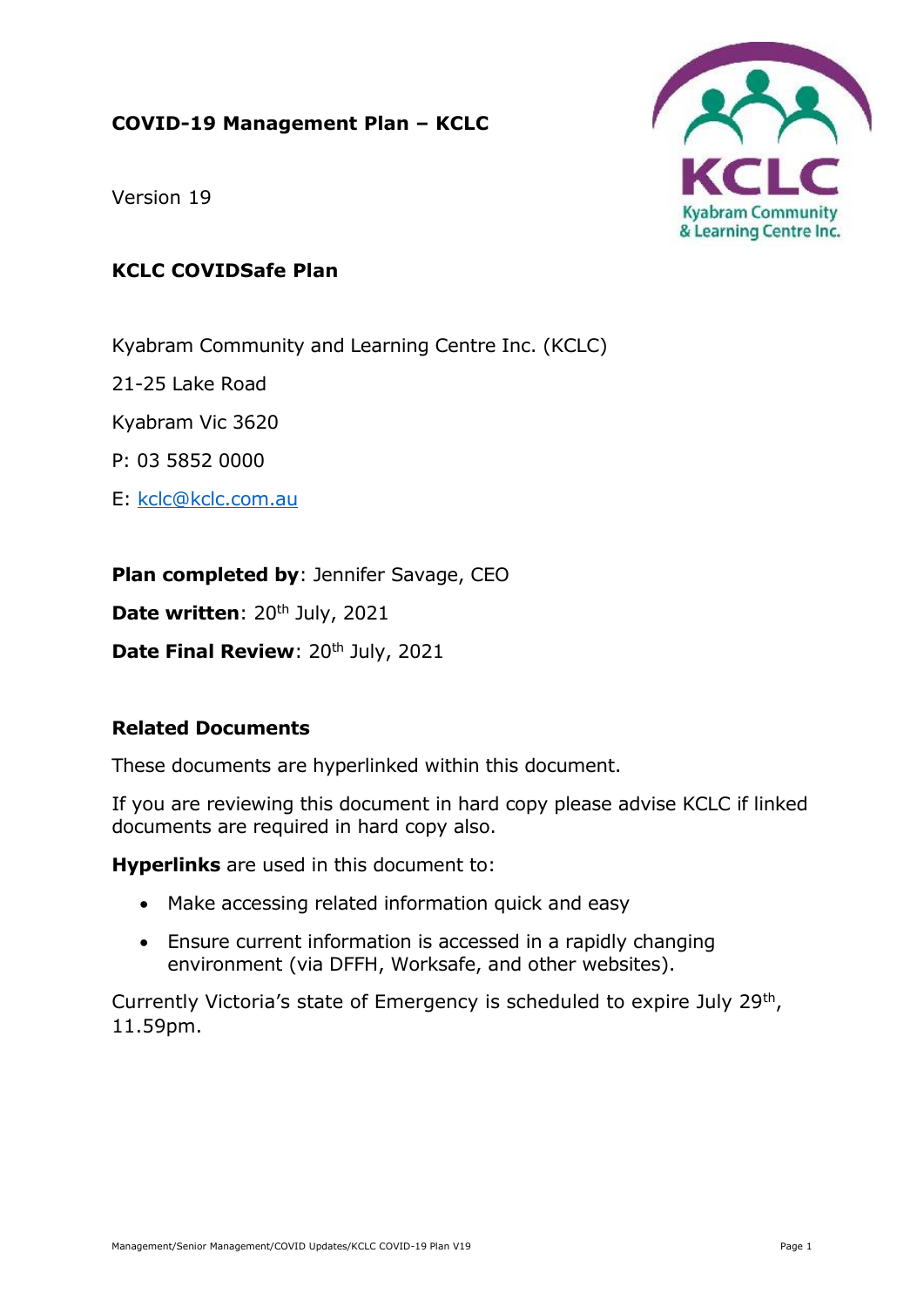# **Background**

KCLC's COVIDSafe Plan has been developed to support businesses to safely reopen, maintain a COVIDSafe workplace, and prepare for a suspected or confirmed case of coronavirus (COVID-19) in the workplace.

In order to be compliant with public health direction:

- All businesses in both metropolitan Melbourne and regional Victoria must complete a COVIDSafe Plan.
- This COVIDSafe Plan is developed in consultation with workers and any relevant Health and Safety Representatives (HSRs).
- In addition to completing this COVIDSafe Plan, you are still required to meet your obligations under the Occupational Health and Safety Act 2004.
- KCLC will comply with a request to present or modify your COVIDSafe Plan, if directed to do so by an Authorised Officer or WorkSafe Inspector.
- In addition to the general restrictions for all businesses, some industries require additional obligations due to a higher transmission risk.
- As the requirements for COVID-19 are able to change rapidly and without notice, there maybe periods whereby this plan is not fully aligned with the current requirements of the Victorian State Government and/or Australian Federal Government. In such events all staff, Committee of Management, volunteers and community are asked to adhere to whichever is the more rigorous restriction when working or attending KCLC site or representing KCLC.

## **Six** *COVIDSafe* **principles.**

These include:

- 1. Ensure physical distancing
- 2. Wear a face covering, whenever social distancing is not possible
- 3. Practise good hygiene
- 4. Keep records and act quickly if workers become unwell
- 5. Avoid interactions in enclosed spaces
- 6. Create workforce bubbles, where required

### **Following Guidelines from**:

- KCLC Infectious Diseases Policy
- NH Victoria [\(www.nhvic.org.au\)](http://www.nhvic.org.au/)
- Business Victoria (www.business.vic.gov.au)
- Australian Government Department of Health (www.health.gov.au)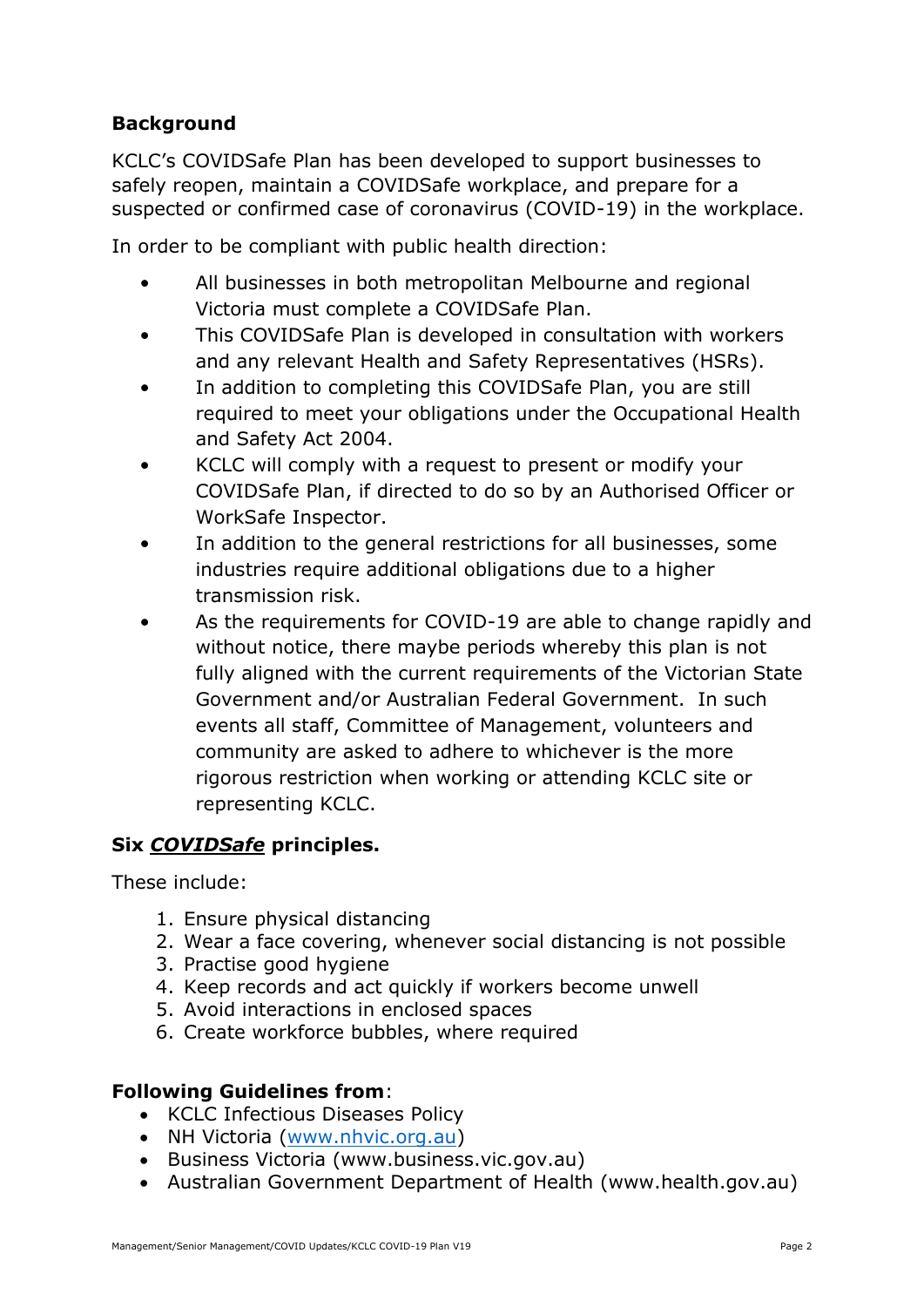- Victoria Department of Health and Human Services (www.dhhs.vic.gov.au)
- Victorian Department of Education and Training (www.education.vic.gov.au)
- SafeWork Australia (www.worksafe.vic.gov.au)

Ensure staff are aware to review updates of the COVID-19 Plan for Community Services Sector

[https://fac.dhhs.vic.gov.au/covid-19-plan-victorian-community-services](https://fac.dhhs.vic.gov.au/covid-19-plan-victorian-community-services-sector#:~:text=COVID%2D19%20Plan%20for%20the%20Victorian%20Community%20Services%20Sector,to%20vulnerable%20and%20disadvantaged%20Victorians)[sector#:~:text=COVID%2D19%20Plan%20for%20the%20Victorian%20C](https://fac.dhhs.vic.gov.au/covid-19-plan-victorian-community-services-sector#:~:text=COVID%2D19%20Plan%20for%20the%20Victorian%20Community%20Services%20Sector,to%20vulnerable%20and%20disadvantaged%20Victorians) [ommunity%20Services%20Sector,to%20vulnerable%20and%20disadvant](https://fac.dhhs.vic.gov.au/covid-19-plan-victorian-community-services-sector#:~:text=COVID%2D19%20Plan%20for%20the%20Victorian%20Community%20Services%20Sector,to%20vulnerable%20and%20disadvantaged%20Victorians) [aged%20Victorians.](https://fac.dhhs.vic.gov.au/covid-19-plan-victorian-community-services-sector#:~:text=COVID%2D19%20Plan%20for%20the%20Victorian%20Community%20Services%20Sector,to%20vulnerable%20and%20disadvantaged%20Victorians)

Details regarding managing a COVID-19 confirmed cases and suspected case are located on the link below.

[https://www.coronavirus.vic.gov.au/managing-confirmed-case](https://www.coronavirus.vic.gov.au/managing-confirmed-case-coronavirus-covid-19?utm_source=email+marketing+Mailigen&utm_campaign=EmergencyEC2Jun2021&utm_medium=email)[coronavirus-covid-](https://www.coronavirus.vic.gov.au/managing-confirmed-case-coronavirus-covid-19?utm_source=email+marketing+Mailigen&utm_campaign=EmergencyEC2Jun2021&utm_medium=email)[19?utm\\_source=email+marketing+Mailigen&utm\\_campaign=EmergencyE](https://www.coronavirus.vic.gov.au/managing-confirmed-case-coronavirus-covid-19?utm_source=email+marketing+Mailigen&utm_campaign=EmergencyEC2Jun2021&utm_medium=email) [C2Jun2021&utm\\_medium=email](https://www.coronavirus.vic.gov.au/managing-confirmed-case-coronavirus-covid-19?utm_source=email+marketing+Mailigen&utm_campaign=EmergencyEC2Jun2021&utm_medium=email)

# *Management, Staff and Volunteers*

- Communicate with staff
- Consult re workplace spaces and working from home options
- COVID-19 Inductions
- Review and clarify Control Measures (DHHS COVID-19 specifics) -Entry and Exits

# *COVID Officers*

- A contact person (team leaders) in KCLC has been appointed COVID Officers, so staff can talk to about any concerns.
- CEO, Program Coordinators, Team Leaders

**Lockdown in Victoria was initiated July 13th.** This is currently for one week, however extensions to this are expected. This plan remains in place until lockdown conditions are changed by the Victorian DHHS.

# **Essential services**

KCLC provides several essential services to our community that are authorised to continue to work during lockdowns. Service delivery will in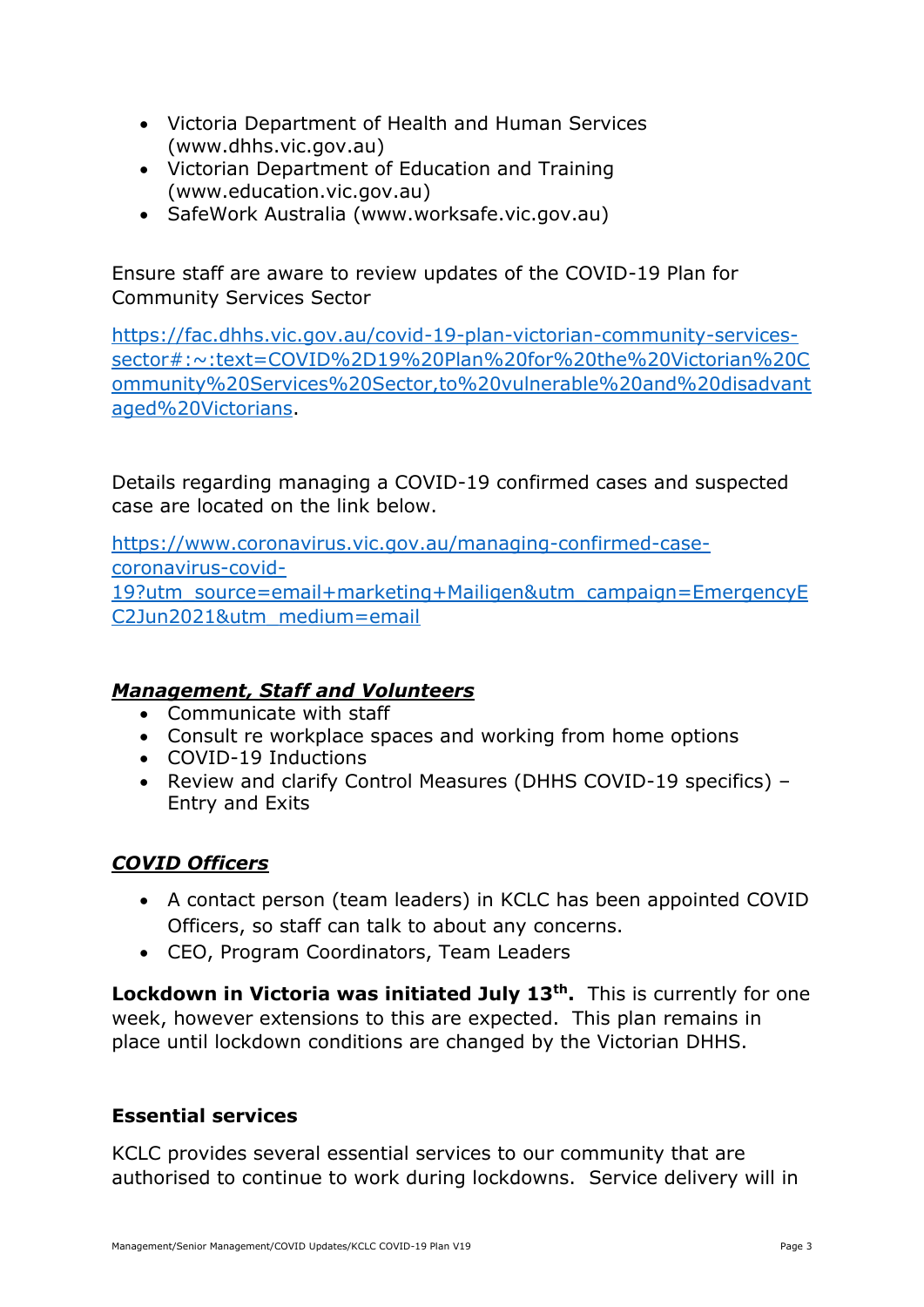most cases have modifications to service delivery to reduce the risk to both staff and community while accessing KCLC services.

Were ever possible contact with community will be reduced/removed during periods of lockdown in accordance with laws to protect safety of all Victorian's, however whenever the risk to family stability is greater than the risk of COVID direct connections with community will still occur.

Most Neighbourhood house classes and programs are not essential services and as such are cancelled during lockdowns. These classes will be rescheduled as soon as allowed by the Victorian DHHS.

Essential services currently offered by KCLC include;

- Family Support Services
- Food Support
- Early Learning Program
	- o Long Daycare
	- o Kindergarten Programs
- Emergency Material Aid

Any Outreach services that are provided at KCLC which are essential services are still permitted to attend KCLC. Providers must follow their organisations COVIDsafe plan to determine if they are able to attend KCLC during Lockdowns.

KCLC will assist any community members that need support to remotely connect with service providers for essential services.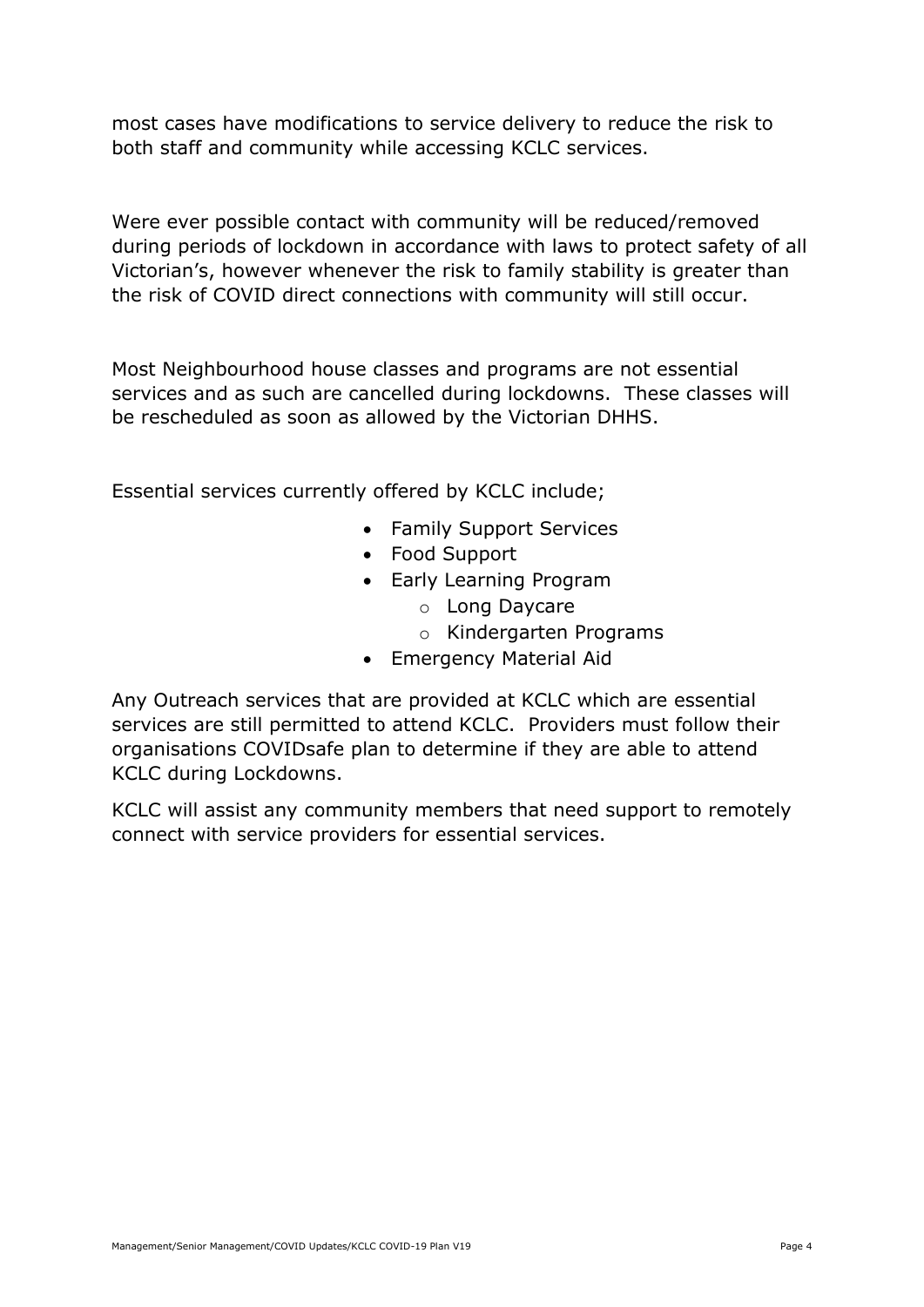## **1. Ensure physical distancing**

### **Requirements: Workers and visitors are 1.5m apart as much as possible.**

### **This is achieved by –**

- Displaying signs to show clients/visitors limits at the entrance of enclosed areas where limits apply
- Informing workers to work from home a maximum of 3 days per week, attend the office when safe to do so.
- Minimising the build-up of people waiting to enter and exit KCLC
	- o by encouraging client to contact staff via phone/video conferencing and email whenever possible. When attending the Centre is required staff are encouraged to keep meetings to a minimum duration, ensure there is adequate ventilation in the room and physical distancing can be maintained
	- o by enabling electronic log ins via QR codes, both Staff and visitors to the centre.
- Using floor markings to provide minimum physical distancing guides
- Avoid sharing of any items as much as possible, where unavoidable thorough cleaning to occur between uses.

#### **Action:**

- Use an entry and exit system to the site that is as contactless as possible and quick to enter and exit – QR code check in, COVID questionnaire through Swipedon and provide the State QR registration code to be available for community to use also. The Swipedon program is mandatory for all users of KCLC.
- QR codes are provided at the Main reception, and Early Learning entries both inside the building and on a sandwich board outside the building to assist people to sign in prior to entering.
- Administration staff are asked to see the confirmation tick prior to giving anyone access to KCLC.
- Use floor markings to provide minimum physical distancing guides at entrances and exits
- Using contactless invoicing, and payments using EFTPOS, online payments for memberships, Early Learning fees, fundraising and other services where applicable.
- Identify designated drop off areas in particular for Early Learning programs.
- Outlining the maximum occupancy of areas that are open to the general public, and information about signage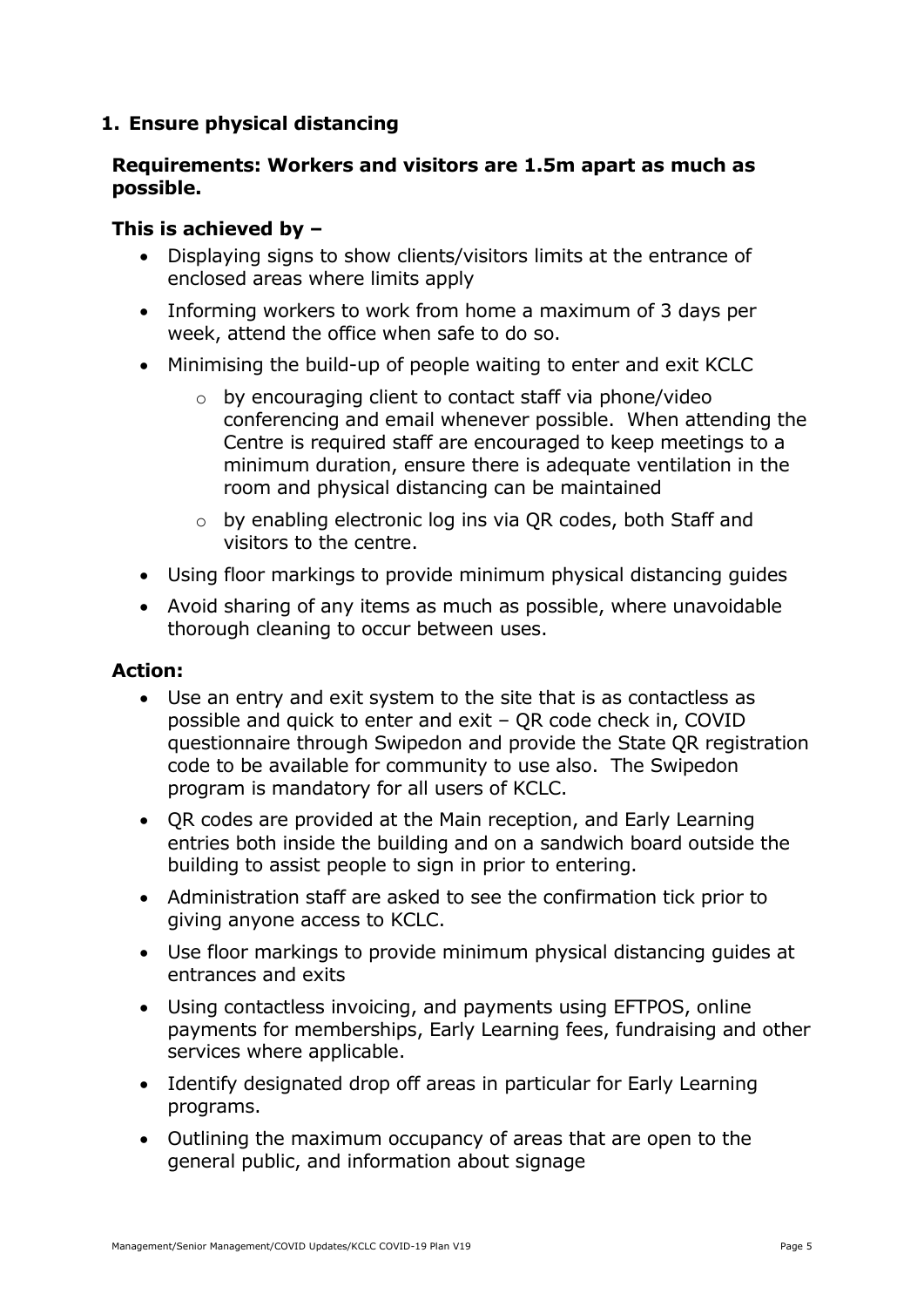- Early Learning Parents are able to enter the Early Learning Area. They may remain outside the building (in the Early Learning yard) without the need to sign in. Parents are reminded to socially distance. Parents that wish to enter the Early Learning Room are required to sign in through our Swipedon QR code system and show staff the (tick) prior to entry. Please note the survey questions have been simplified in line with the reduced risk.
- Family Services meetings are held outside (weather permitting) and practical to do so. Meetings are also held in alternative (larger) rooms at KCLC, at client homes, in clients gardens, meetings are attending via video conferencing whenever possible.
- Sharing of desks (hot desks) items such as phones, computers, to not occur unless vital. Cleaning between uses required. When catering each participant must have access to their own individually wrapped meal. No buffet style arrangements can be used.

## **Requirements: Apply density quotient to configure shared work areas and publicly accessible spaces to ensure that –**

- There is no more than one worker per two square meters of enclosed workspace
- There is no more than one member of the public per two square meters of publicly available space indoors

### **Action:**

- Rearrange, remove or cordon off furniture in common areas to ensure physical distancing, stagger seating so workers are not facing one another on break. This includes;
	- o Spacing seating at the Reception waiting room reduced to comply with 1.5m spacing
	- o Spacing of seating at the Family Services waiting room reduced to comply with 1.5m spacing
	- o Staff common areas have had furniture removed to reduce sitting next to or opposite each other.
	- o Staggering of breaks to reduce the number of staff taking breaks together.
- Comply with relevant density quotient and signage requirements
	- o Signage on Entry and on each door to a room to ensure the correct density quotients are followed.
	- o Signage be placed strategically for consumer and client to view Density, Distancing and Sanitization protocols.

<https://www.safeworkaustralia.gov.au/doc/signage-and-posters-covid-19>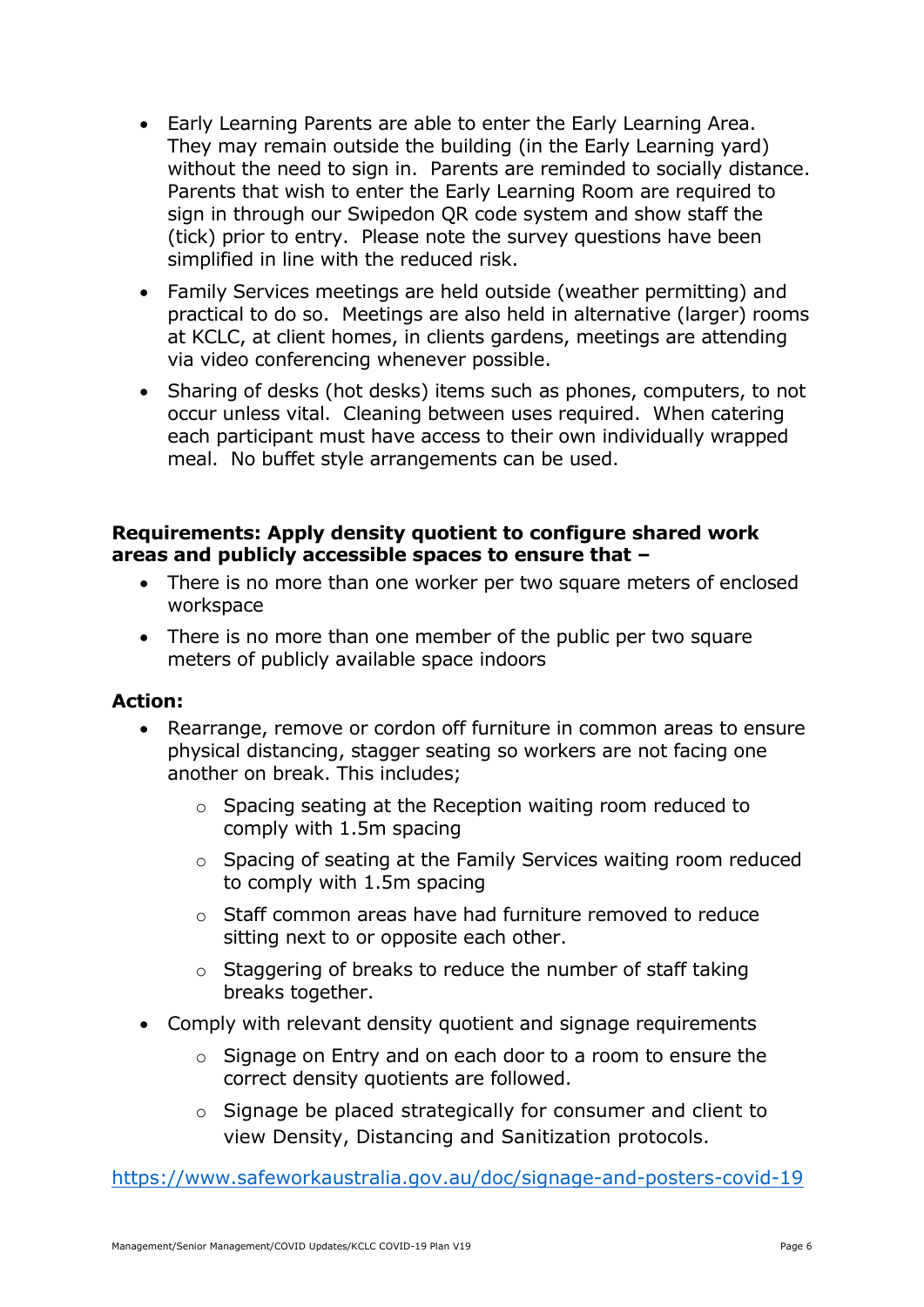## [https://www.dhhs.vic.gov.au/promotional-material-coronavirus-disease](https://www.dhhs.vic.gov.au/promotional-material-coronavirus-disease-covid-19)[covid-19](https://www.dhhs.vic.gov.au/promotional-material-coronavirus-disease-covid-19)

- Work Stations to be moved further apart, separate rooms or work from home to comply with social distancing. Essential workers may have a roster system put in place for working at home options and flexible working hours can be individually assessed.
- Varied resources for communication for clients and workers (additional technology to assist if required) Phone, Zoom and 'team meetings' has been added to communication strategy to minimise face to face contact. Daily contact made with Team Leader and Coordinators. Essential contacts will still occur provided staff have risk managed COVID-19 risk for each visit and any risk is added to the outreach safety check form and completed.
- Visitors must also comply with the 1 person per 2 square metre requirement when visiting KCLC physically. This includes the Early Learning space when parents choose to enter the indoor area.

### **Procedures for entering Building:**

- o Focus on Health and safety, and to comply with current restrictions:
- o All people entering KCLC (including staff, visitors, Early Learning parents) must wear a mask at all times indoors.
- o KCLC Early Learning team must wear a mask when connecting with families or contractors, however are not mandatory while in the Childcare office.
- o Masks must be carried at all times.
- o Entry Points into building reduced (Lake road reception entry/exit and Early Learning external door are the only two access points to the building, until an emergency required alternate exit/entry to be used.
- o Early Years entry point Temperature and symptom evaluation for staff, parents, children
- $\circ$  Hand sanitiser upon entry and exit
- o All visitors entering KCLC indoor premises must answer the questions through our swipedon program, located using the QR code. Where there are language or other challenges alternative arrangements are able to be managed to support community access KCLC services, but ensure compliance with signing in. All alternative arrangements must be approved by the CEO prior to implementing.
- o Hand sanitiser upon entry and exit and points throughout KCLC, except in the Early Learning Program due to the risk of alcohol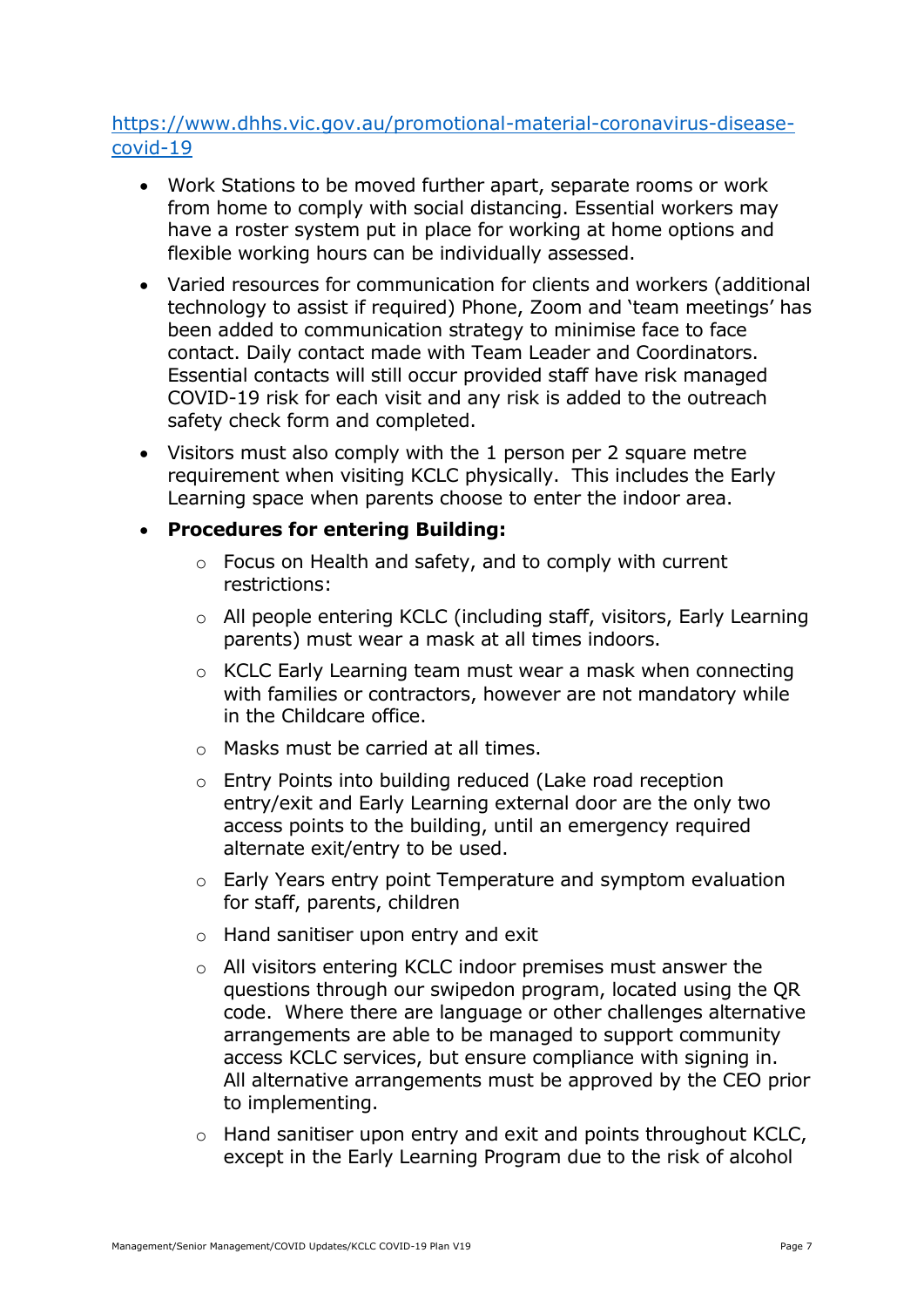based hand sanitiser to young children. Instead regular handwashing by staff and children will be undertaken.

- o Maximum 10 people in Reception area, additional people to wait outside. Adhere to Room Density numbers posted on rooms.
- o Maintain physical distancing at all times
- o Reception staff can assist people to log in using the Swipedon program. Early Learning Staff can assist families to log in using the Swipedon program.
- o Use of Swipedon Phone App for staff at the start and end of work shifts.

### **Requirements: Provide training to workers on physical distancing expectations while working and socialising. This includes –**

- Workers to follow current public health directions when carpooling. This can be found at [vic.gov.au](file:///C:/Users/jsavage/Downloads/vic.gov.au)
- Workers are to work from home wherever possible
- Acknowledging in the Early Learning Services and Reception work are not able to work from home. They must socially distance and follow mask requirements when not working directly with children. Ensure protections for reception staff including screen protections, sanitiser and masks.
- COVID-19 specific signage for workers regarding physical distancing.

#### **Action:**

- Develop and educate workers on strategies and work practice changes to maintain physical distancing
- Reinforce messaging to workers that physical distancing needs to be maintained during work and during social interactions
- Educating workers on hand and cough hygiene, including how to wash and sanitise their hands correctly
- Reinforcing the importance of not attending work if unwell
- Ensuring appropriate information on the use of face coverings and PPE
- Adapt working arrangements to enable working from home, including; staff laptops for Family Services staff and some administration staff to remotely access the KCLC servers to continue work.
- Regularly assess workers in attendance at the workplace to determine whether they are required to be there. For Family services and some administration roles and the Committee of Management this will largely include working from home, except when face to face meetings are required. For Early Learning and Reception staff onsite work will be required at all times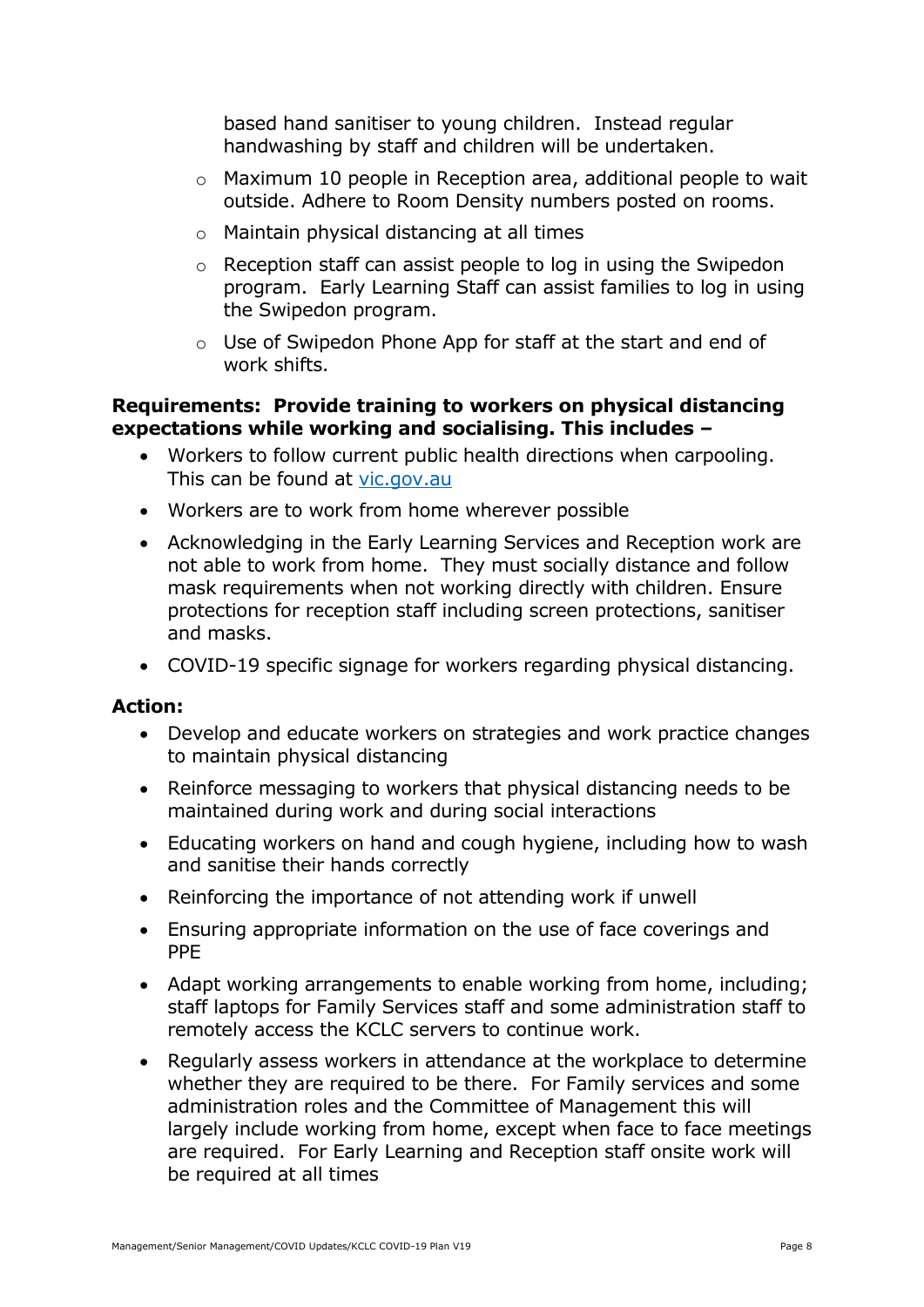- Only transport clients when essential to do so. Investigate if alternatives are available. Follow carpooling guidelines found at [vic.gov.au](file:///C:/Users/jsavage/Downloads/vic.gov.au) when transporting clients.
- Early Learning program to minimise the use of Casual staff wherever possible, ensuring correct ratios are maintained at all times.
- Limit number of clients/visitors in accordance with industry directions. This includes Early Learning families dropping children off at the external gate wherever possible and not entering the KCLC building or EL room. Enable staff to meet with clients at the entry, meeting rooms close to the entry whenever possible. Utilise electronic signatures and technology wherever appropriate to do so.
- **Governance:** Remote meetings (Zoom), online governance management system (Cat herder), phone calls/video calls, in person when essential to do so. Constitution already enables technology to hold meetings.
- **Operational:** Staffing COVID-19 Professional Development, Psychological Risk Assessments and Action Plans
- Review of Functioning Neighbourhood House Activities, Early Years and Family Services (Clients and Community)
	- o Review each department's capacity for Cleaning, Staffing, Financial Stress and viability
	- o Review each room booking on an individual basis (Risk Evaluation)
	- o COVID-19 Staff Development
	- o Consultation & Communication with Co-located Stakeholders

## **2. Wear a face covering (mask)**

#### **Requirements: You must ensure all workers and visitors entering the worksite wear a face covering as per public health advice. This includes –**

 Providing adequate face coverings and Personal Protective Equipment (PPE) to workers.

### **Action:**

- Identifying face coverings and PPE required for the workplace and describe when and how they need to be worn. Masks required indoors by all workers, unless in direct teaching/caring role (Early learning while with children).
- Monitoring use of face coverings in all workers, unless a lawful exception applies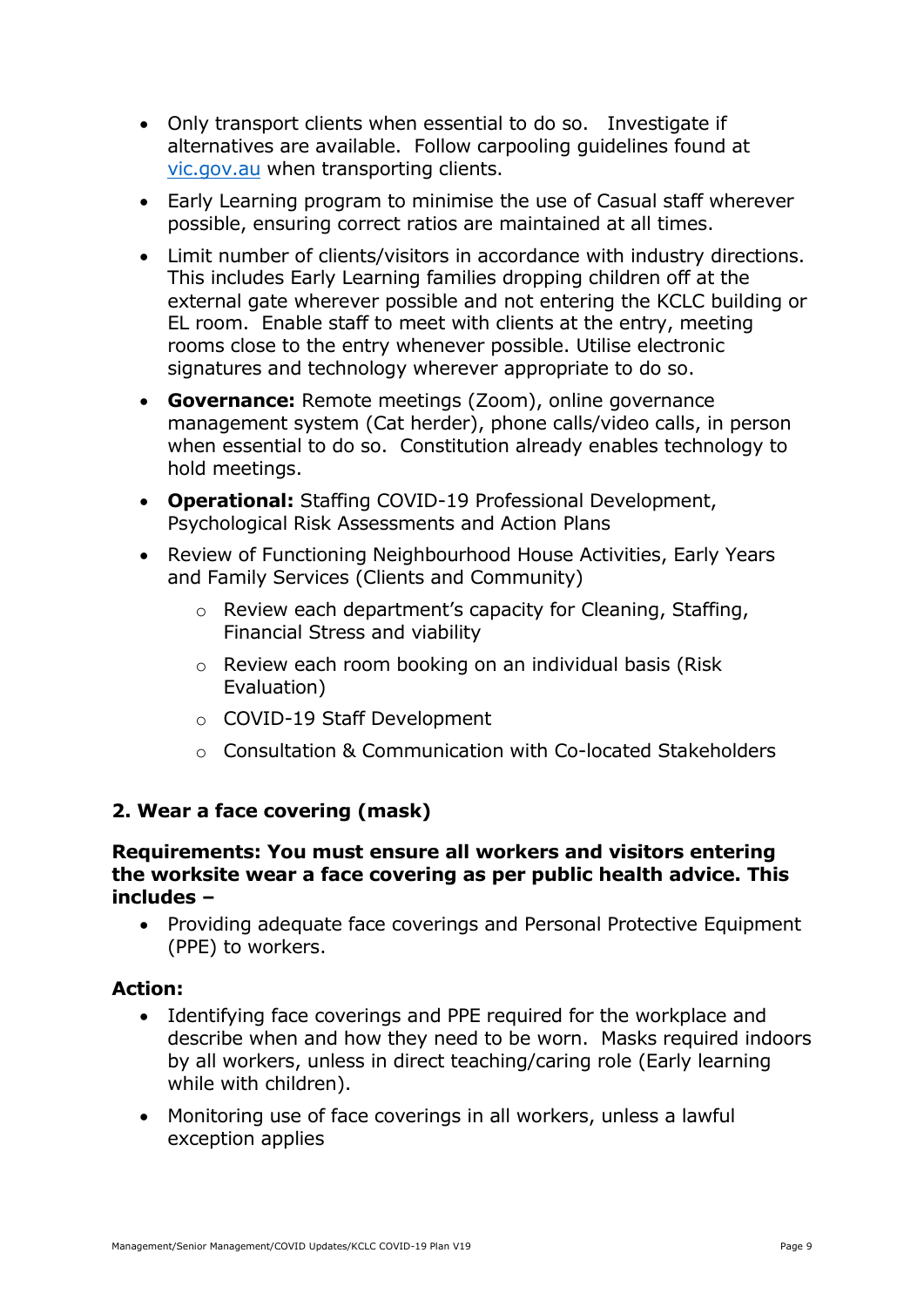- Ordering by reception staff of masks and PPE to ensure adequate supply for KCLC and Campaspe Neighbourhood Houses.
- Masks must be worn by all staff at all times (except Early Learning team when actively working with children).
- Masks are mandatory to wear within KCLC and social distancing observed.
- Masks are available to be provided to both staff and community if they are not in possession of one upon arrival at KCLC.

## **Requirements: Install screens or barriers in the workspace for additional protection where relevant.**

**Action:** Barrier screens installed at reception. Supports will be provided for other agencies upon request.

### **Requirements: Provide training, instruction and guidance on how to correctly fit, use and dispose of PPE.**

• Inform workers that cloth masks should be washed each day after use. However, if during the day the mask is visibly dirty or wet, the mask needs to be washed immediately.

## **Action: Training**

- Ensure staff have recently completed infection control training.
- [https://www.health.gov.au/resources/apps-and-tools/covid-19](https://www.health.gov.au/resources/apps-and-tools/covid-19-infection-control-training) [infection-control-training](https://www.health.gov.au/resources/apps-and-tools/covid-19-infection-control-training)

## **3. Practise good hygiene**

### **Requirements: We frequently and regularly clean and disinfect shared spaces, including high-touch communal items such as doorknobs and telephones, shared computers.**

### **We are:**

- Clean surfaces with appropriate cleaning products, including detergent and disinfectant
- Replace high-touch communal items with hygienic alternatives, for example single-use or contactless options, where possible to do so
- Clean between shifts

## **Action:**

• Identify high touch surfaces (exit buttons, door and cupboard handles, kitchen counters, touch screens, shared work equipment, pool vehicles, reception area, shared laptops)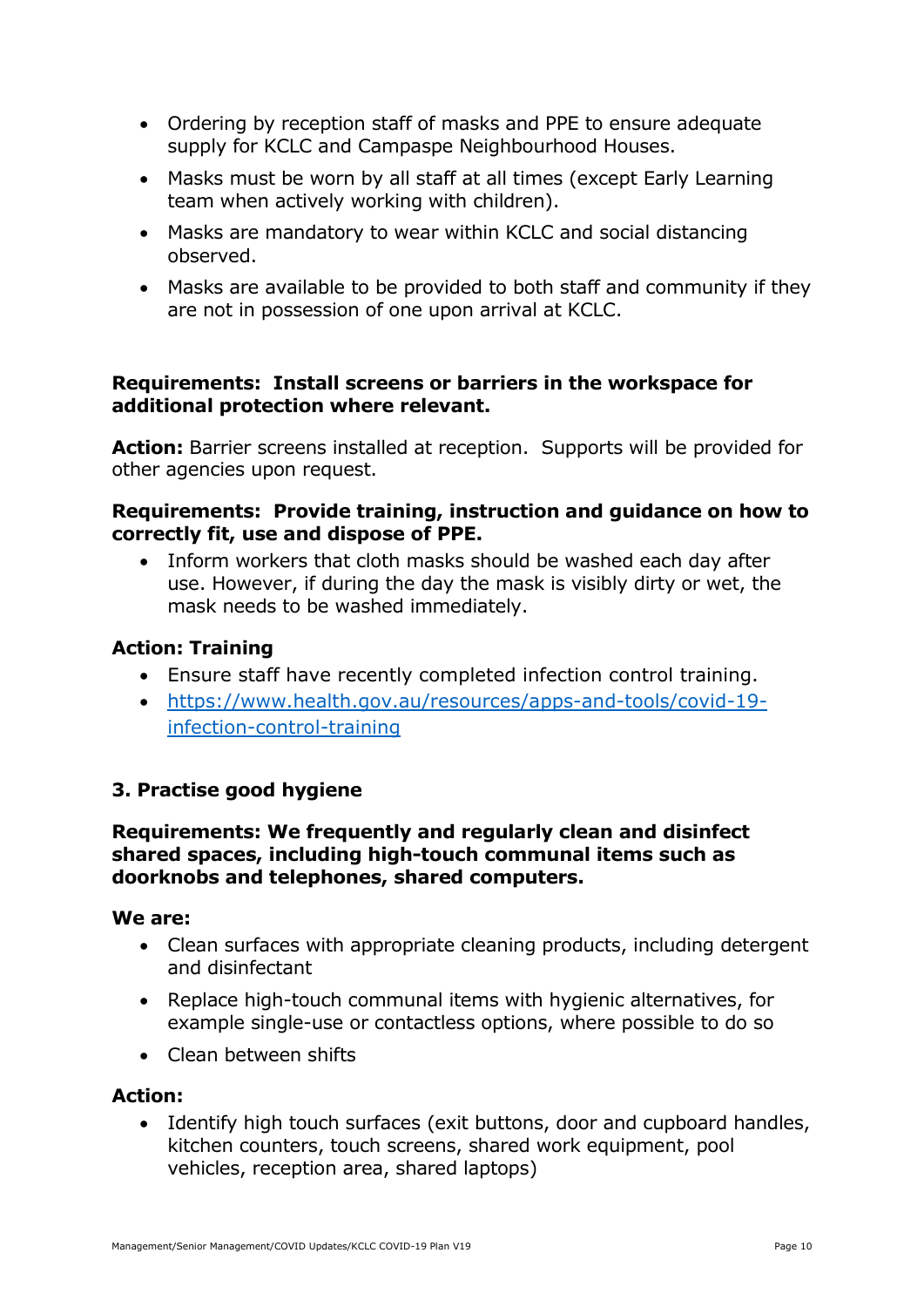- Provide information about workplace cleaning schedule and how to use cleaning products
- Identify which products are required for thorough cleaning
- Monitor supplies of cleaning products and regularly restock
- Swapping shared coffee and condiments for single serve sachets
- Installing/maintenance of no touch amenities such as contactless taps, rubbish bins and soap dispensers
- Avoid sharing of equipment such as phones, desks, headsets, offices, tools or other equipment
- Provide workers with their own personal equipment, labelled with their name
- Early Learning program to thoroughly clean room and equipment each day. Deep clean of all equipment every Friday and whenever sick children are identified in attendance.

### **Requirements: Display a cleaning log in shared spaces and implement an audit of cleaning schedules.**

#### **Action: None.**

### **Requirements: Make soap and hand sanitiser available for all workers and customers throughout the worksite and encourage regular handwashing.**

#### **Action:**

- Location of hand sanitiser stations throughout the worksite, locations include; Entry and exits, every work station, excluded from the Early Learning room due to risk to children. Portable Sanitiser bottles provided to all staff.
- Ensuring rubbish bins are available to dispose of paper towels (reception staff)
- Ensuring adequate supplies of soap and sanitiser (reception staff)
- Signage erected to inform how to wash and sanitise their hands correctly at every wash station. Reminder to wash hands on the rear of every wash station door.
- Cleaning & Infection Control
	- o Existing Resources, Cleaning Regimes, Enact infectious disease Policy and Procedures which includes DHHS COVID-19 guidelines
	- o All Staff to complete COVID-19 Professional Development
	- o Hygiene and Sanitising Resources update
	- o Cleaning Schedule enacted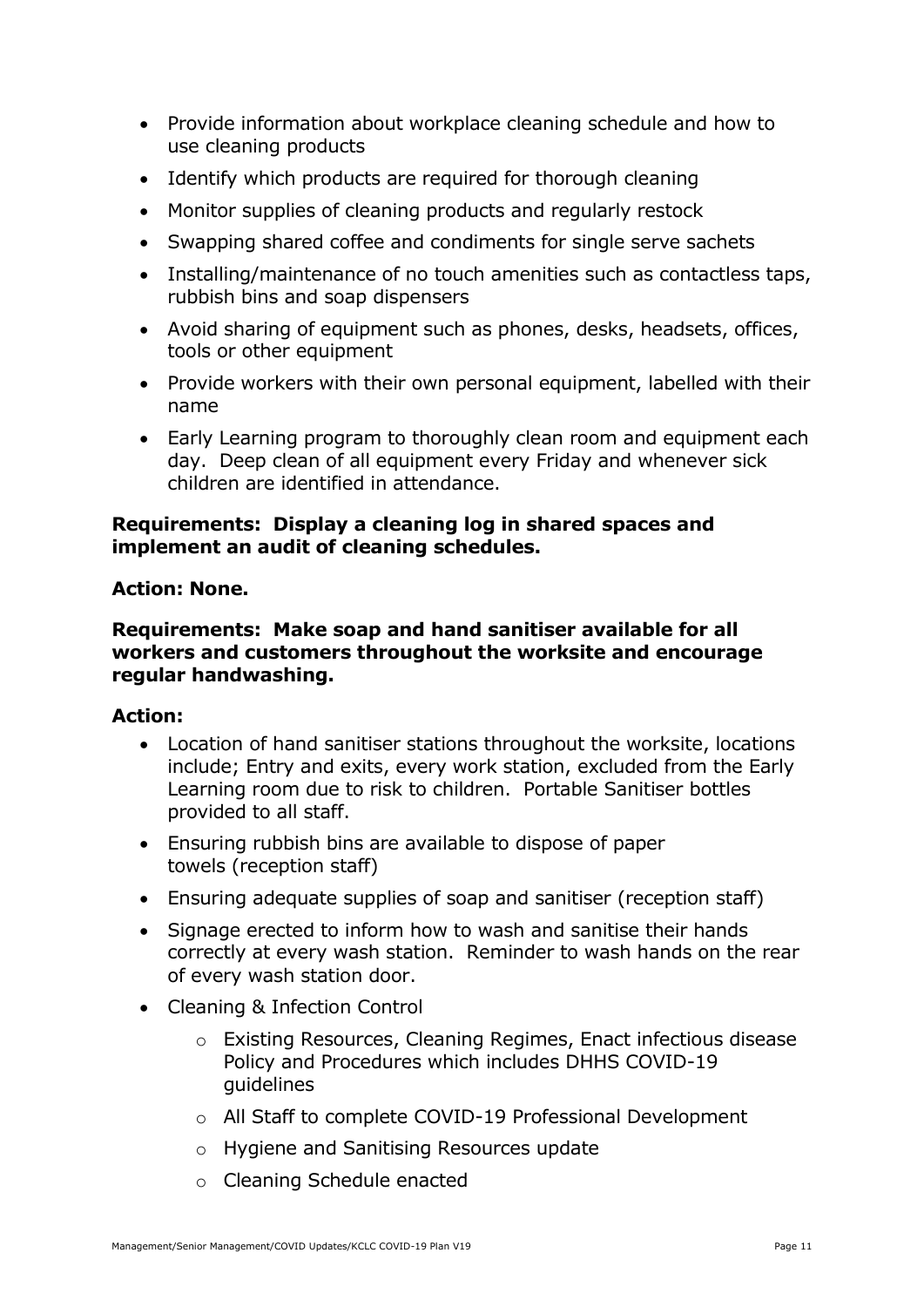- o Density, Distance and Cleaning checklists
- o Communicate needs to Contract Cleaners
- Enhanced environmental cleaning
	- o Cleaning and disinfecting to reduce COVID-19 transmission **DHHS**
	- o Cleaning and disinfecting check list Safework Australia [https://www.safeworkaustralia.gov.au/covid-19-information](https://www.safeworkaustralia.gov.au/covid-19-information-workplaces)[workplaces](https://www.safeworkaustralia.gov.au/covid-19-information-workplaces)
	- o [https://www.safeworkaustralia.gov.au/covid-19-information](https://www.safeworkaustralia.gov.au/covid-19-information-workplaces/industry-information/general-industry-information/cleaning)[workplaces/industry-information/general-industry](https://www.safeworkaustralia.gov.au/covid-19-information-workplaces/industry-information/general-industry-information/cleaning)[information/cleaning](https://www.safeworkaustralia.gov.au/covid-19-information-workplaces/industry-information/general-industry-information/cleaning)
	- o Cleaning and disinfecting to reduce COVID-19 transmission DHHS link:
	- o [https://www.coronavirus.vic.gov.au/preventing-infection](https://www.coronavirus.vic.gov.au/preventing-infection-workplace)[workplace](https://www.coronavirus.vic.gov.au/preventing-infection-workplace)
	- o Cleaning and disinfecting check list Safework Australia [https://www.safeworkaustralia.gov.au/covid19-information](https://www.safeworkaustralia.gov.au/covid19-information-workplaces/industry-information/general-industry-information/cleaning)[workplaces/industry-information/general-industry](https://www.safeworkaustralia.gov.au/covid19-information-workplaces/industry-information/general-industry-information/cleaning)[information/cleaning](https://www.safeworkaustralia.gov.au/covid19-information-workplaces/industry-information/general-industry-information/cleaning)
	- o [https://www.safeworkaustralia.gov.au/doc/cleaning-checklist](https://www.safeworkaustralia.gov.au/doc/cleaning-checklist-covid-19)[covid-19](https://www.safeworkaustralia.gov.au/doc/cleaning-checklist-covid-19)
	- o Community Book Swap as per Library PROTOCOLS FOR PUBLIC ACCESS
		- Use hand sanitizer ensure on entry
		- Do not attend Library if you have been sick or in contact with COVID patient
		- Social distancing
		- Isolate returned books for 3-5 days Gloves should be worn when handling books within the 3-5 days
		- Wipe down hard surfaces (tables, benches, hard seating) COVIE-19 KCLC procedures
		- ALIA [https://www.alia.org.au/australian-libraries](https://www.alia.org.au/australian-libraries-responding-covid-19)[responding-covid-19](https://www.alia.org.au/australian-libraries-responding-covid-19)
		- [https://www.imls.gov/news/research-shows-virus](https://www.imls.gov/news/research-shows-virus-undetectable-five-highly-circulated-librarymaterials-after-three-days)[undetectable-five-highly-circulated-librarymaterials-after](https://www.imls.gov/news/research-shows-virus-undetectable-five-highly-circulated-librarymaterials-after-three-days)[three-days](https://www.imls.gov/news/research-shows-virus-undetectable-five-highly-circulated-librarymaterials-after-three-days)
		- [http://www.ala.org/tools/sites/ala.org.tools/files/content/](http://www.ala.org/tools/sites/ala.org.tools/files/content/NEDCC%20recommendations%20for%20disinfecting%20books_Mar2020-converted.pdf) [NEDCC%20recommendations%20for%20disinfecting%20](http://www.ala.org/tools/sites/ala.org.tools/files/content/NEDCC%20recommendations%20for%20disinfecting%20books_Mar2020-converted.pdf) [books\\_Mar2020-converted.pdf](http://www.ala.org/tools/sites/ala.org.tools/files/content/NEDCC%20recommendations%20for%20disinfecting%20books_Mar2020-converted.pdf)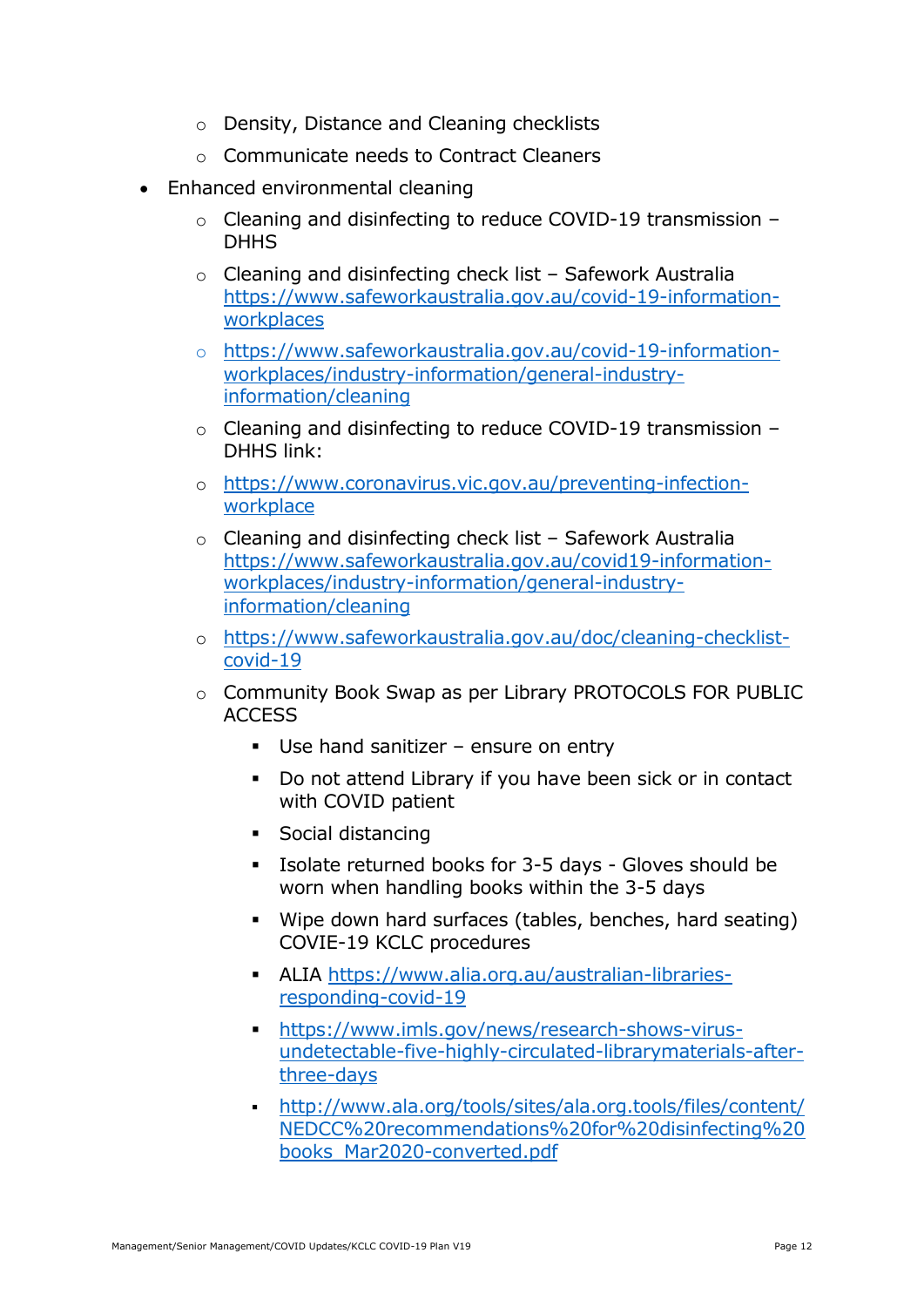## **4. Keep records and act quickly if workers become unwell**

#### **Requirements: We support workers to get tested and stay home even if they only have mild symptoms.**

### **Action:**

 Communicate to workers the financial support available to them if they cannot work while they are waiting for test result or are confirmed as a positive case

### **Requirements: We have developed a business contingency plan to manage any outbreaks. This includes –**

• Having a plan to respond to a worker being notified they are a positive case while at work, noting workers who show symptoms or have been in close contact should NOT attend the workplace until they receive their test results

#### **Action:**

- o Staff encouraged to participate in community COVID-19 screening clinics (while operating)
- o Staff are requested to not attend work if a close contact (member of household, or close working team member).is being tested for COVID-19 until a clear result has been returned.
- o Staff are reminded of their options for leave during the pandemic including personal/carers leave, annual leave, and government payments available if they have insufficient leave available. [https://www.coronavirus.vic.gov.au/financial-and-other-support](https://www.coronavirus.vic.gov.au/financial-and-other-support-coronavirus-covid-19#450-covid-19-test-isolation-payment)[coronavirus-covid-19#450-covid-19-test-isolation-payment](https://www.coronavirus.vic.gov.au/financial-and-other-support-coronavirus-covid-19#450-covid-19-test-isolation-payment)

#### **Outbreak management**

Staff showing any symptoms to be tested and self-isolate until results released and cleared by medical staff.

The most common signs and symptoms include:

- $\circ$  fever (note: fever may be absent in the elderly)
- o dry cough
- o Other symptoms can include:
- o shortness of breath
- o coughing up thick mucus or phlegm
- $\circ$  fatigue
- o Older people may also have the following symptoms:
- o increased confusion
- o worsening chronic conditions of the lungs
- o loss of appetite
- o Less common symptoms include:
- o sore throat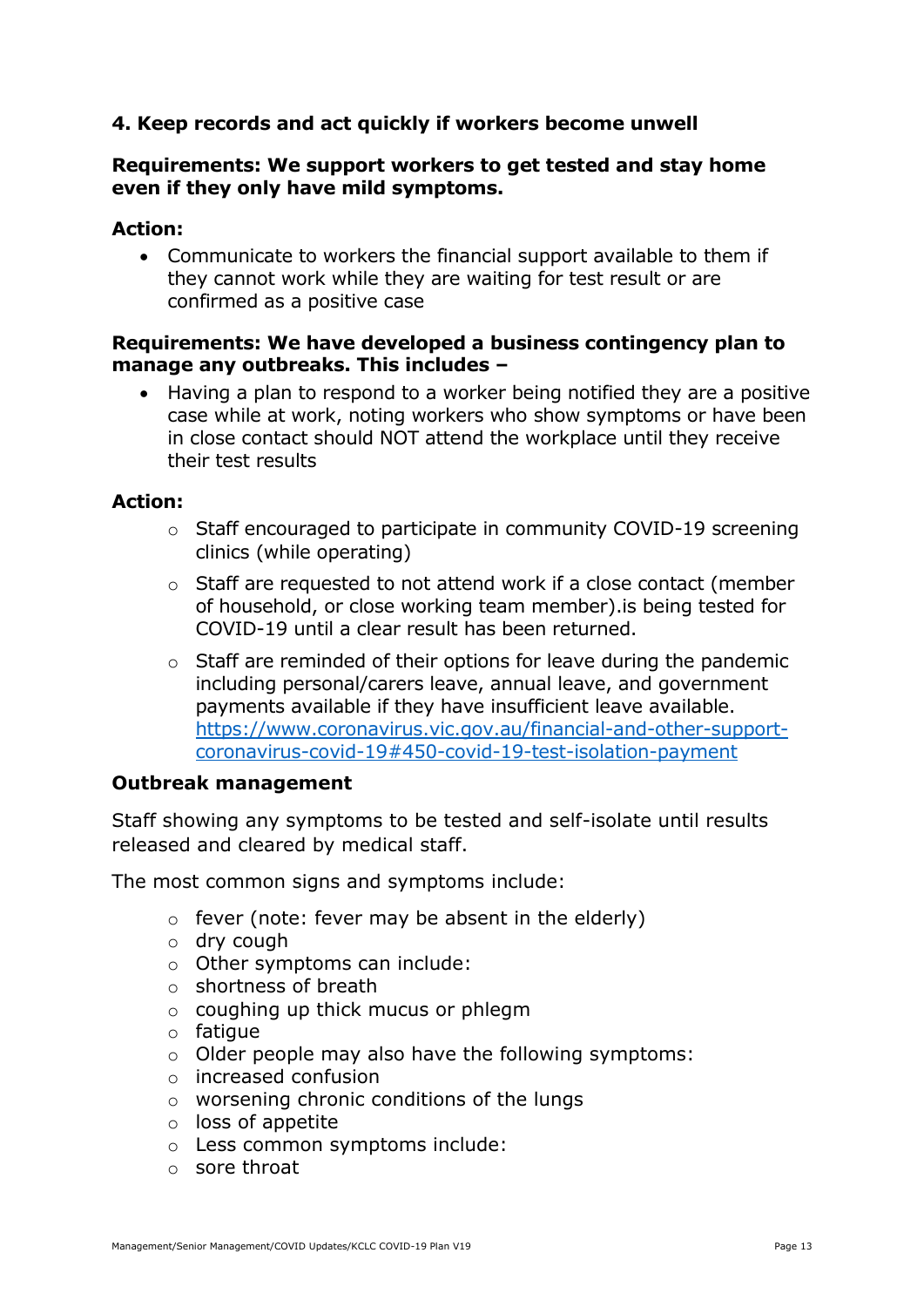- o headache
- o myalgia/arthralgia (generalised muscle or joint pain)
- o chills
- o nausea or vomiting
- o nasal congestion
- o diarrhoea
- o haemoptysis (coughing up blood)
- $\circ$  conjunctival congestion (red, swollen and watery eyes)

## **Think you have Coronavirus or What if a positive result?**

Think you have #coronavirus? Use the Self-assessment tool from the Victorian Department of Health and Human Services to help you better understand the risks and precautions you need to take: <https://www.dhhs.vic.gov.au/coronavirus-self-assessment>

KCLC Management will Contact Department of Health and Human Services regional contact as they must be notified immediately.

## o **Action if Positive Test for COVID-19**

- Communication Strategy with DHHS
- Clarify Protocol Actions with DHHS according to KCLC Infectious Disease Policy
- Communication with Kyabram Leadership Group Support
- Worker instructed to remain home, identify close contacts within the workplace and ask them to self-isolate, enable them to work from home if possible to do so and want to.
- Undertake a risk assessment to determine whether the work site (or the relevant part of the site in which the diagnosed worker worked) must be closed to allow cleaning and contact tracing to occur or whether the risk can be managed whilst the service continues to operate.
- Consult with the diagnosed worker and examine the employer's own records to determine any close contacts of the diagnosed worker at work, and where any close contacts are identified and the employer has the relevant contact details of the close contact:
- If the close contact is a worker, direct the close contact to leave the work site and advise them to obtain a test and self-quarantine; and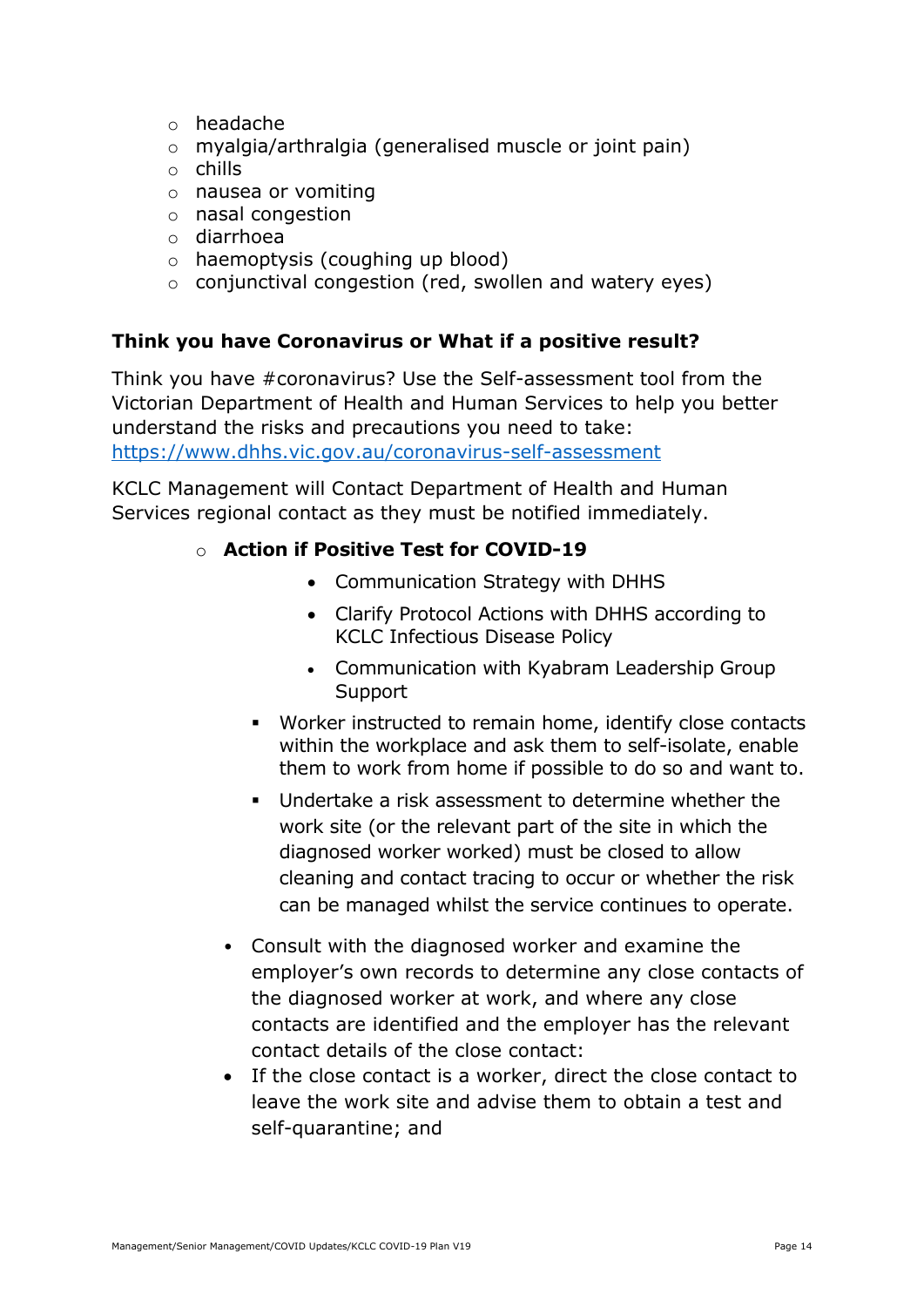- If the close contact is not a worker, give them a written communication to recommend that they self-quarantine in accordance with guidance from the department
- Notify all workers when a worker has tested positive without disclosing the name of the worker
- Inform all workers (including health and safety representatives) to be vigilant about the onset of symptoms of coronavirus (COVID-19) and advise all workers to be tested and self-quarantine if they become symptomatic
- Put in place appropriate control / risk management measures to reduce the risk of spreading coronavirus (COVID-19) at the work site
	- Work with DHHS contact tracers as requested/required to contact trace through QR code system.
	- **Contact tracing measures**
		- SwipedOn program details (past 28 days) to be provided to Contact tracers upon request.
		- Staff encouraged to download COVID Safe app on personal phones
		- Staff requested to download COVID Safe app on all KCLC work mobiles
	- Worksite to be cleaned by contract cleaners (additional clean) to fog premises, staff to remain home until complete and safe to re-enter. undertake a comprehensive clean of the work site (or the relevant part of the site in which the diagnosed worker worked, and any high touch areas likely to have been touched by the diagnosed worker) in accordance with guidelines published on the department's website:
	- [https://www.dhhs.vic.gov.au/cleaning-and-disinfecting](https://www.dhhs.vic.gov.au/cleaning-and-disinfecting-reduce-covid-19-transmission-tips-nonhealthcare-settings)[reduce-covid-19-transmission-tips-nonhealthcare-settings](https://www.dhhs.vic.gov.au/cleaning-and-disinfecting-reduce-covid-19-transmission-tips-nonhealthcare-settings)
	- CEO to immediately (within 48 hours) notify WorkSafe Victoria on 13 23 60 if you have identified a person with coronavirus (COVID-19) at your workplace (either an worker or a contractor or self employed person during the infection period) or by:

[https://www.worksafe.vic.gov.au/notifiable-incidents](https://www.worksafe.vic.gov.au/notifiable-incidents-involving-coronavirus-covid19#anchor_1)[involving-coronavirus-covid19#anchor\\_1](https://www.worksafe.vic.gov.au/notifiable-incidents-involving-coronavirus-covid19#anchor_1)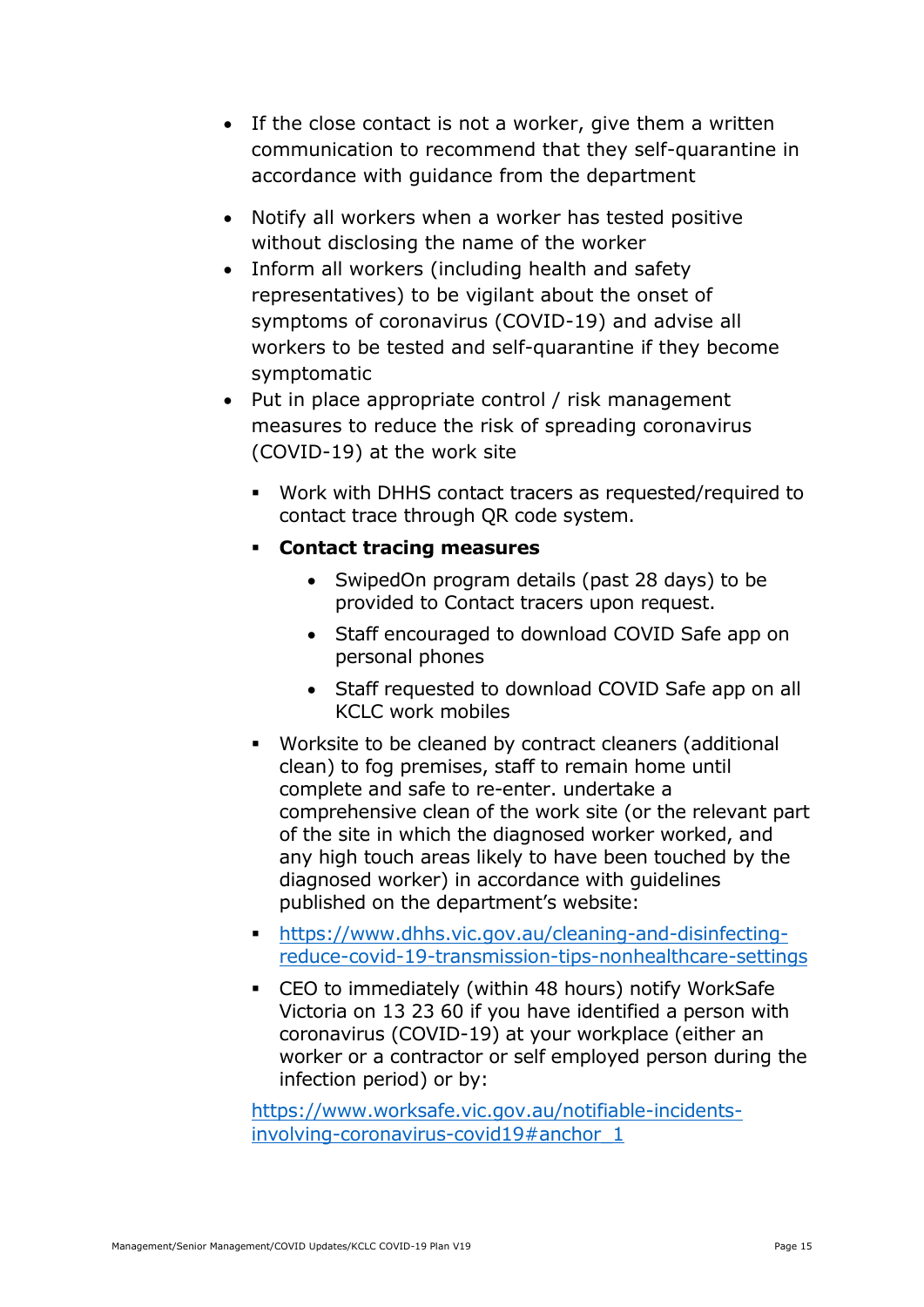- In the event that KCLC have been instructed to close by DHHS. We contact all Early Learning Families (EL Director) via Xplor, Email and SMS, signage on all KCLC doors (reception staff) that we are closed until further notice, email to all service users on record, social media post (CEO) to inform as many users as possible. Email/SMS to all KCLC members. IFS Co-ordinator to contact all IFS clients by email/SMS to notify them of changes to service and phone contact will be the only option until further notice.
- **Staff that can work from home will work from home.**
- Worker (with a suspected or confirmed case) to be tested (or retested) until a negative result for COVID-19 occurs to enable safe return to the workplace. This ensures worker does not have coronavirus (COVID-19) before returning to physical worksite. If worker a close contact they will need to self-isolate for 14 days even with a negative result to delays in COVID-19 positive results indication can occur anytime during this period.
- CEO responsible to ensure Worksafe notifies when KCLC will reopen.

### **Requirements: You must keep records of all people who enter the workplace for contact tracing.**

### **Action:**

- Ask workers to complete a health questionnaire before starting their shift through Swipedon (app accessible on their own phone).
- All visitors to KCLC to use the SwipedOn system to log their entry and exit. Alternative protocols and staff assistance with the program can be implemented for community members that are not able to utilise the system effectively (ie staff ask and complete questionnaire on behalf of visitor). Any/all alternative arrangements must be approved by the CEO.
- Established a process to collect records from workers attendance (including labour hire, external contractors, cleaners, delivery drivers), including areas of the workplace accessed during each shift or visit. Via a contactless system, reception staff ask questions of participants.
- Review processes to maintain up-to-date contact details for all workers, reminders to send to workers to ensure their details in Xero program are up to date at all times and provide information on protocols for collecting and storing information.

#### **Requirements: Implement a screening system that involves temperature checking upon entry into a workplace.**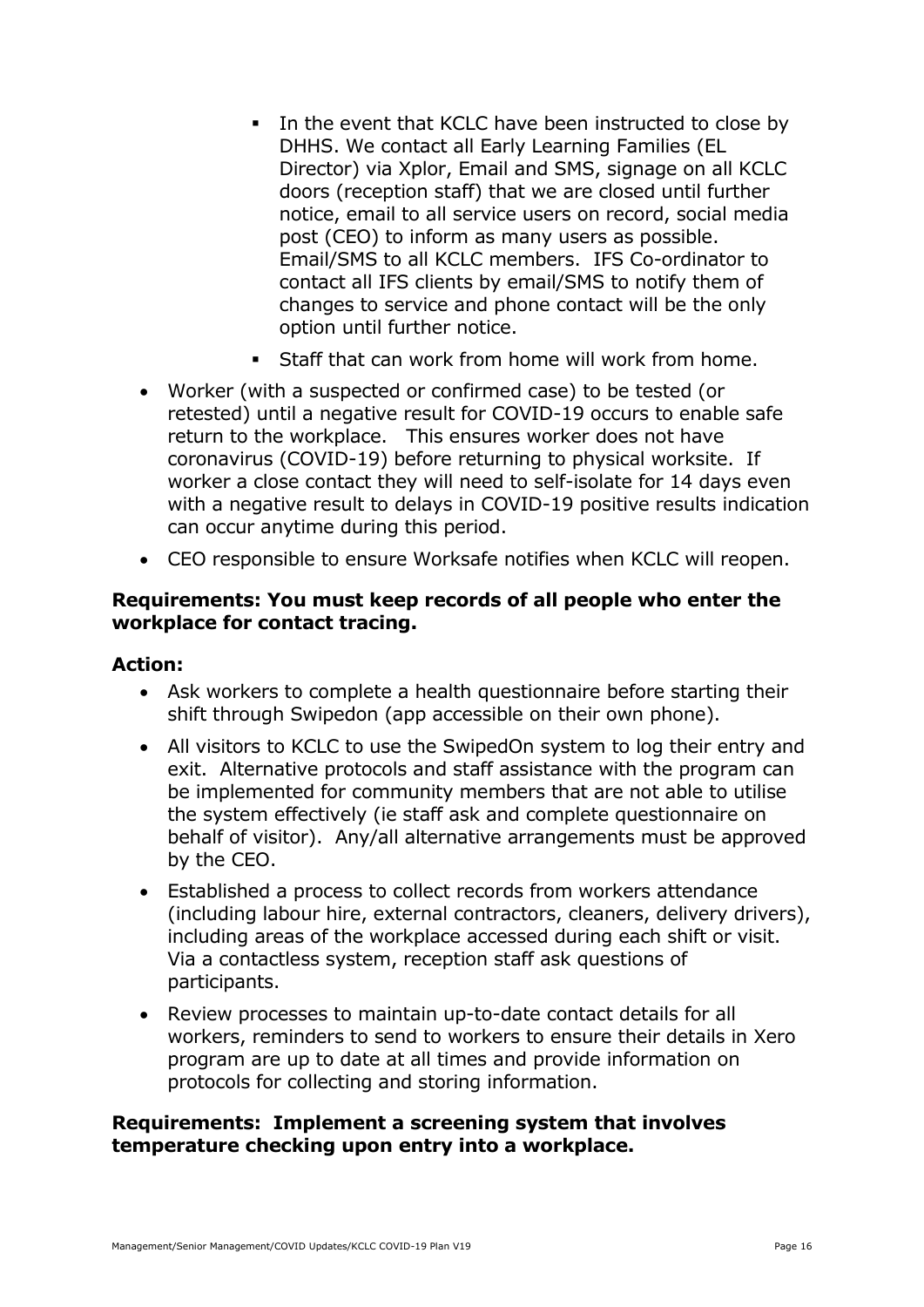## **Action:**

 Ask staff to declare in writing or electronically before each shift that they are free of symptoms, have not been in contact with a confirmed case and have not been directed to isolate.

## **5. Avoid interactions in enclosed spaces**

### **Requirements: Reduce the amount of time workers are spending in enclosed spaces. This could include –**

- Enabling working in outdoor environments
- Moving as much activity outside as possible, including serving customers, meetings, tearooms, lunchbreaks and locker rooms
- Enhancing airflow by opening windows and doors
- Optimising fresh air flow in air conditioning systems

#### **Action:**

 Making sure that windows and air conditioning are set for optimum air flow at the start of each workday or shift

### **6. Create workforce bubbles**

#### **Requirements: Keep groups of workers rostered on the same shifts at a single worksite and ensure there is no overlap of workers during shift changes.**

#### **Action:**

- Communicate to workers so they understand they cannot work across multiple sites/programs.
- Adjust rosters and develop procedures to ensure workers do not work across multiple sites/programs.
- Stagger start and finish times, shifts and break times, to reduce use of common areas at the same time.
- Encourage workers to minimise time in shared facilities when taking breaks, instead enjoying outdoor environments (weather permitting)

#### **Requirements: Maintain records of all workers who have disclosed that they reside with another worker and ensure that there is no cross-over between shifts.**

**For the latest information on restrictions in Victoria, visit vic.gov.au**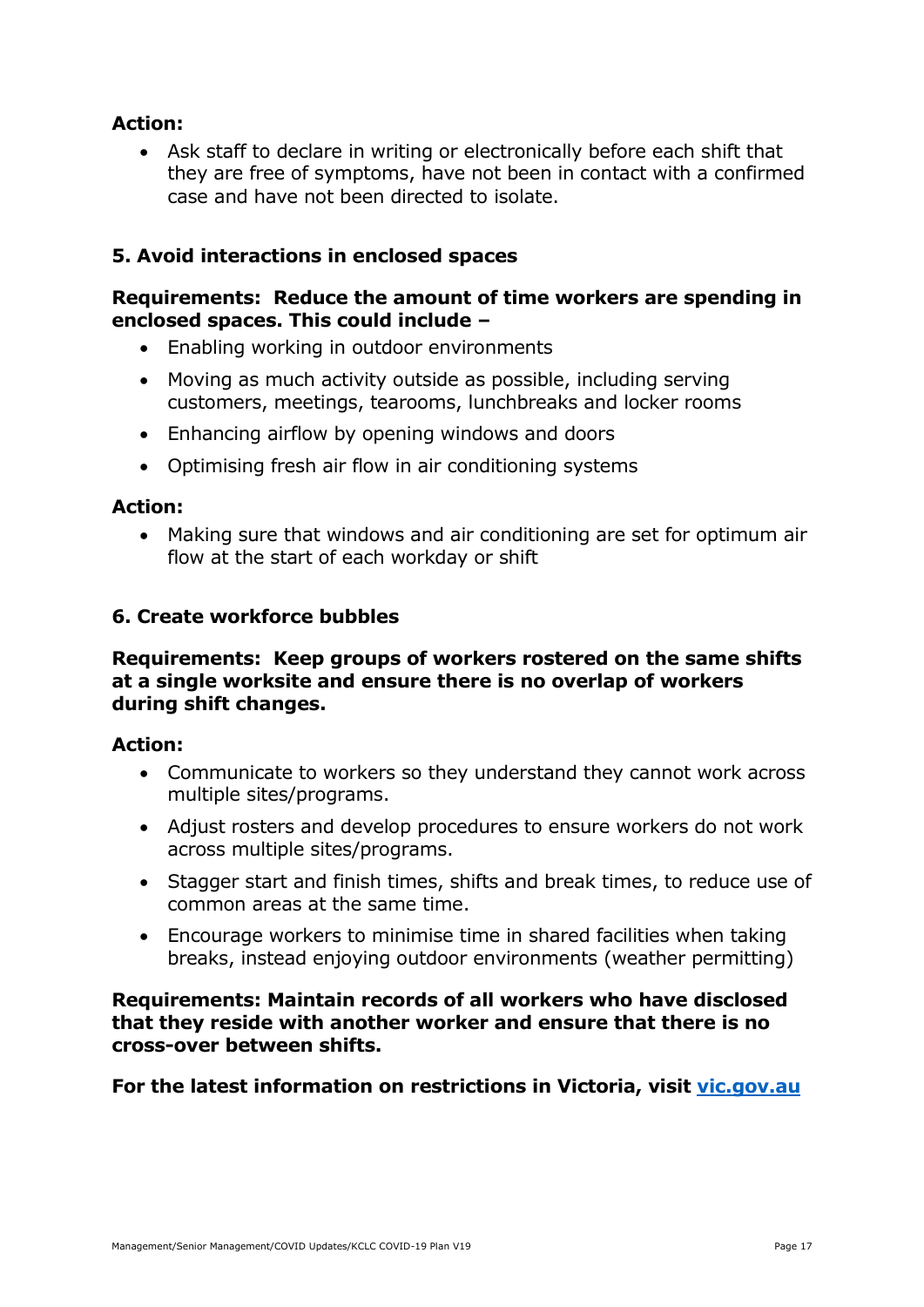## **7. Workforce support**

### **Requirements: To provide support to the workforce to ensure they have access to the support they need to remain COVIDsafe and mentally strong during the pandemic.**

## **Action:**

- Provide workers links to COVID update for Community Services Sector (above link), EAP employee assistance program (ACT Curious, Shepparton) offered to all staff. IFS team Psychological Risk Assessments completed and Action Plan's put in place.
- If feeling distressed, anxious or stressed it is natural during this time, but if these feelings are interfering with daily routine, it is important for staff to seek assistance.
- This URL provided to staff. [https://www.dhhs.vic.gov.au/mental](https://www.dhhs.vic.gov.au/mental-health-resources-coronavirus-covid-19)[health-resources-coronavirus-covid-19](https://www.dhhs.vic.gov.au/mental-health-resources-coronavirus-covid-19)
- Provide a number of links and resources to assist anyone in supporting their mental health and wellbeing during this complex times #COVID19
- **Coronavirus (COVID-19) advice for Children and Family services**
	- o If you are concerned about how the coronavirus situation in Victoria affects you, call the @VicGovDHHS Coronavirus hotline on **1800 675 398**
	- o Follow instructions by the Department.
	- o National COVID-19 Helpline: 1800 020 080
- **Coronavirus (COVID-19) advice for early childhood services**
	- o The Victorian Department of Edcuation and Training has established a dedicated coronavirus (COVID-19) advice line for early childhood staff. This advice line is available during business hours.
	- o Advice line **1800 338 663** for any questions or feedback about the impact of coronavirus (COVID-19) on services.

## **8. Specialist programs**

**Requirements: Ensure programs are established for specialist programs to remain COVIDsafe. Any programs that do not have a COVIDsafe plan to remain closed until one is established.**

## **Action- NeuroOptimal:**

Adopt good hygiene practices in Neuroptimal Appointments with: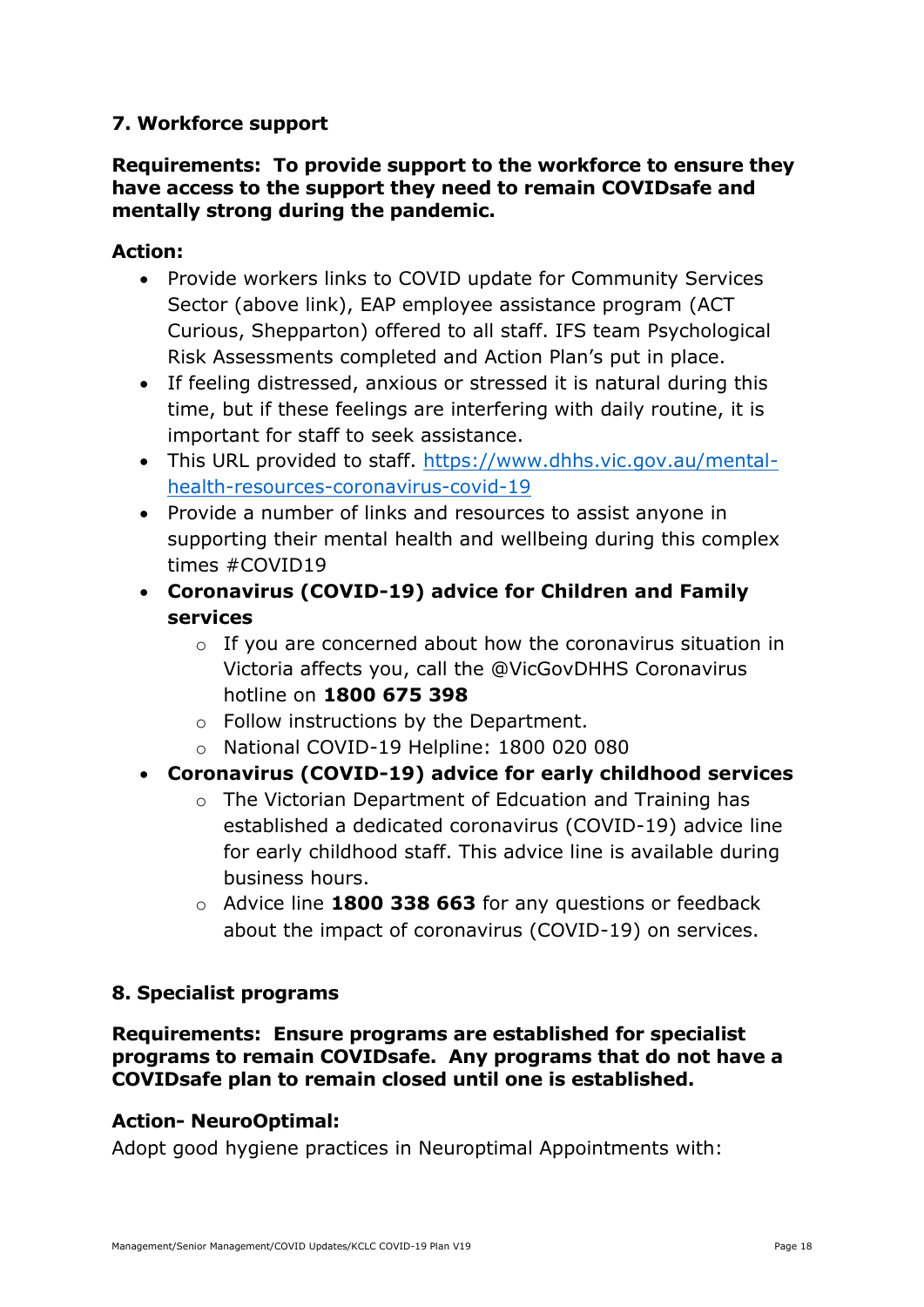- Hand Hygiene Stations can be found: Front and Rear access doors and in Neuro Room
- Consumers to utilise Hygiene stations when entering the building
- Staff and Consumer to utilise Hygiene station in Neuro Room when leaving
- Any surfaces consumers or staff touch should be cleaned with a detergent or disinfectant solution between each consumer. Lounge chair for Neuro is made of a cleanable surface with detergent or disinfectant.
- Clients should vigorously comb/brush their hair/scalp to reduce impedance of nodes. This step should be performed by the subject at home rather than in the Neuropitmal Room.
- Talking should be minimized, focusing on the necessary instructions and answering questions about the procedure.
- During set up and pack up for treatment with staff present the consumer must wear a face mask.
- Hands after application of pads to consumer require sanitisation. Reusable pads need to be washed/laundered using hot water and detergent and dried after use.
- Disinfectant solution and Paper Towel are present in Neuro room for Sanitisation purposes between each consumer appointment. This includes touch points and possible touch points due to unsupervised consumer treatment. Cleaning of non-disposable medical devices in Neuroptimal Room that have repetitive usages can be cleaned with warm to hot water and mild detergent. This includes Cables and electrodes that come in contact with patients and the skin of patients. Make sure that the skin is clean and dry. Make sure no water or fluid can enter the connector.
- Remove books, magazines and pamphlets. Consumers may bring their own reading, drawing materials, but must not be left in Neuro room or new items supplied and can be taken with consumer after treatment.
- Staff are to wear gloves when cleaning and wash hands thoroughly before and after with soap and water.
- Staff are to follow the COVID Cleaning protocols expressed by Safe Work Australia.
- <https://www.safeworkaustralia.gov.au/media-centre/video>
- Record keeping: All Nero consumers have filled in Screening Questions and supplied; name and a mobile number or email address with reception in line with organisation's COVID Management Plan. These are stored confidentially and securely for at least 28 days.

**Once all equipment has been sanitised cover/or place equipment in a draw and fog room.** 

## **Action: Early Years**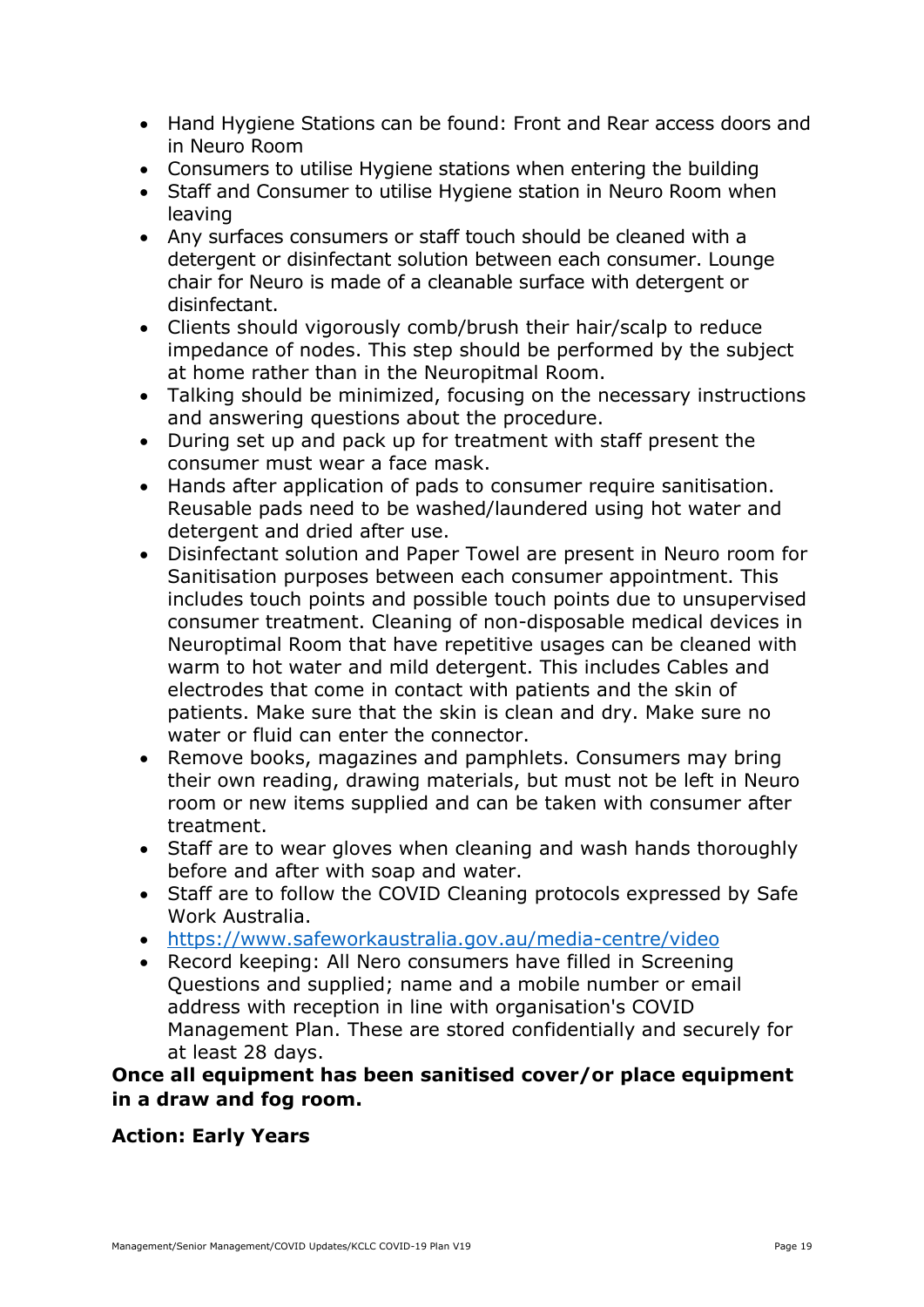- Social distancing with young children is not suitable. As a result within the Early Years environment additional hygiene measures have been employed. Sanitising toys and surfaces at least 3 times a day and deep clean if any illness identified. COVID Screening questions and sanitiser for all adults (Staff and families). Increased hand washing for children and staff (not sanitiser due to risks of ingestion).
- Families are asked to keep children at home if unwell. If a person in the same household is being tested for COVID-19 we ask if the child or staff member could remain home until results are received at which time if positive KCLC will follow Worksafe and DHHS instructional response. If negative child or staff member may return to KCLC.
- Temperature checks of all children prior to entering KCLC building. If a higher than DHHS recommended temperature is recorded parents are asked to take children home.
- Parents are still able to enter KCLC Early Learning room when essential (Stage related), but parents are asked to release children to the educators at the KCLC external door.

## **Action: Volunteers**

- Below link and details provided to all volunteers and/or prospective volunteers during COVID-19 pandemic to provide them with information regarding volunteering during this time.
- <https://www.volunteer.vic.gov.au/covid19>
- All volunteers will be provided a copy of KCLC's COVIDsafe plan upon becoming a volunteer.

## **Action: Room Hire / External Providers/Users**

- Cleaning checklist is provided to all room hire users
- A copy of KCLC's COVIDsafe plan is provided with room booking, or an updated one provided when a new plan becomes effective.
- Plans provided digitally and only printed on request to reduce the use of physical paper

### **Action: Family Services**

 Wherever possible, if the client is determined to have any COVID risk factors (see below), the appointment should be postponed until there are no longer any risk factors (for example, end of quarantine for close contact). Appointments should also be kept as brief as possible to minimise risk of transmission, or held outside to minimise spread (weather permitting).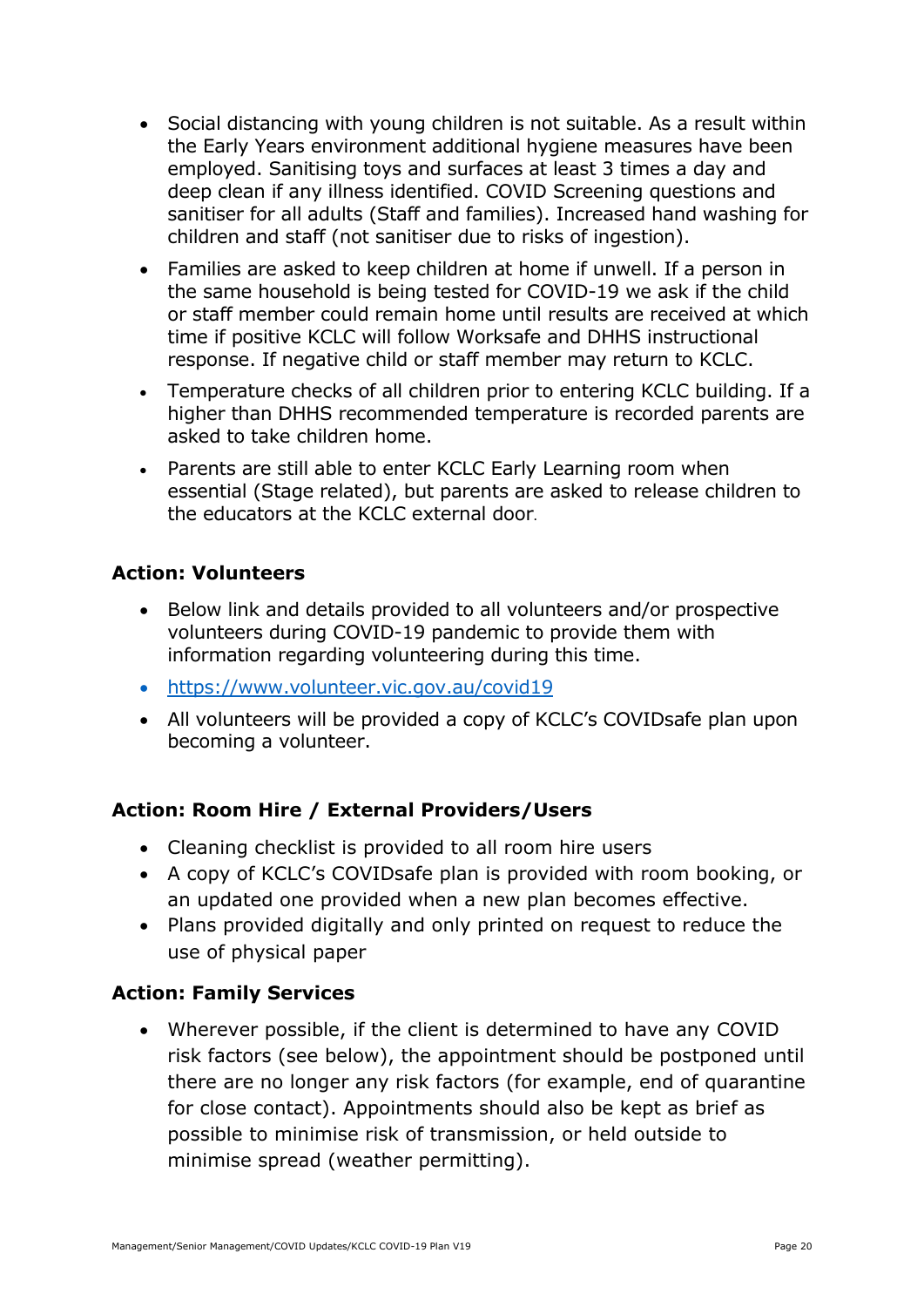Community service staff and volunteers in Victoria must wear a surgical mask when interacting with clients. Clients should also wear a face mask in these environments. For further guidance about masks see Face masks and coverings on the department's website <https://www.dhhs.vic.gov.au/face-masksand-coverings-covid-19> and [https://www.dhhs.vic.gov.au/personal-protective-equipment-ppe](https://www.dhhs.vic.gov.au/personal-protective-equipment-ppe-covid19)[covid19.](https://www.dhhs.vic.gov.au/personal-protective-equipment-ppe-covid19)

PPE recommendations

# **1. Coronavirus (COVID-19) risk factors**

Workers should use PPE as outlined in Table 1 for clients who meet any of the following risk factors:

- suspected (that is awaiting a coronavirus (COVID-19) testing result) or confirmed as having coronavirus (COVID-19)

- fever or chills (in the absence of an alternative diagnosis that explains the clinical presentation)

OR

- have symptoms of an acute respiratory infection (for example, cough, sore throat,
- shortness of breath or runny nose)
- have been advised by DHHS they are a close contact of someone with confirmed coronavirus
- (COVID-19) and are in quarantine for 14 days ,or
- where you cannot determine whether the client or anyone in their home is at risk of having
- Coronavirus (COVID-19) because you cannot get in contact with them or they refuse to answer.

2) If any of the above risk factors are identified, the client should also, wherever possible, wear a surgical mask.

PPE to use when clients have coronavirus (COVID-19) risk factors1, 2

and

PPE to use when clients do not have coronavirus (COVID-19) risk factors or have been cleared of coronavirus (COVID-19).

View at: Guide to the conventional use of personal protective equipment (PPE)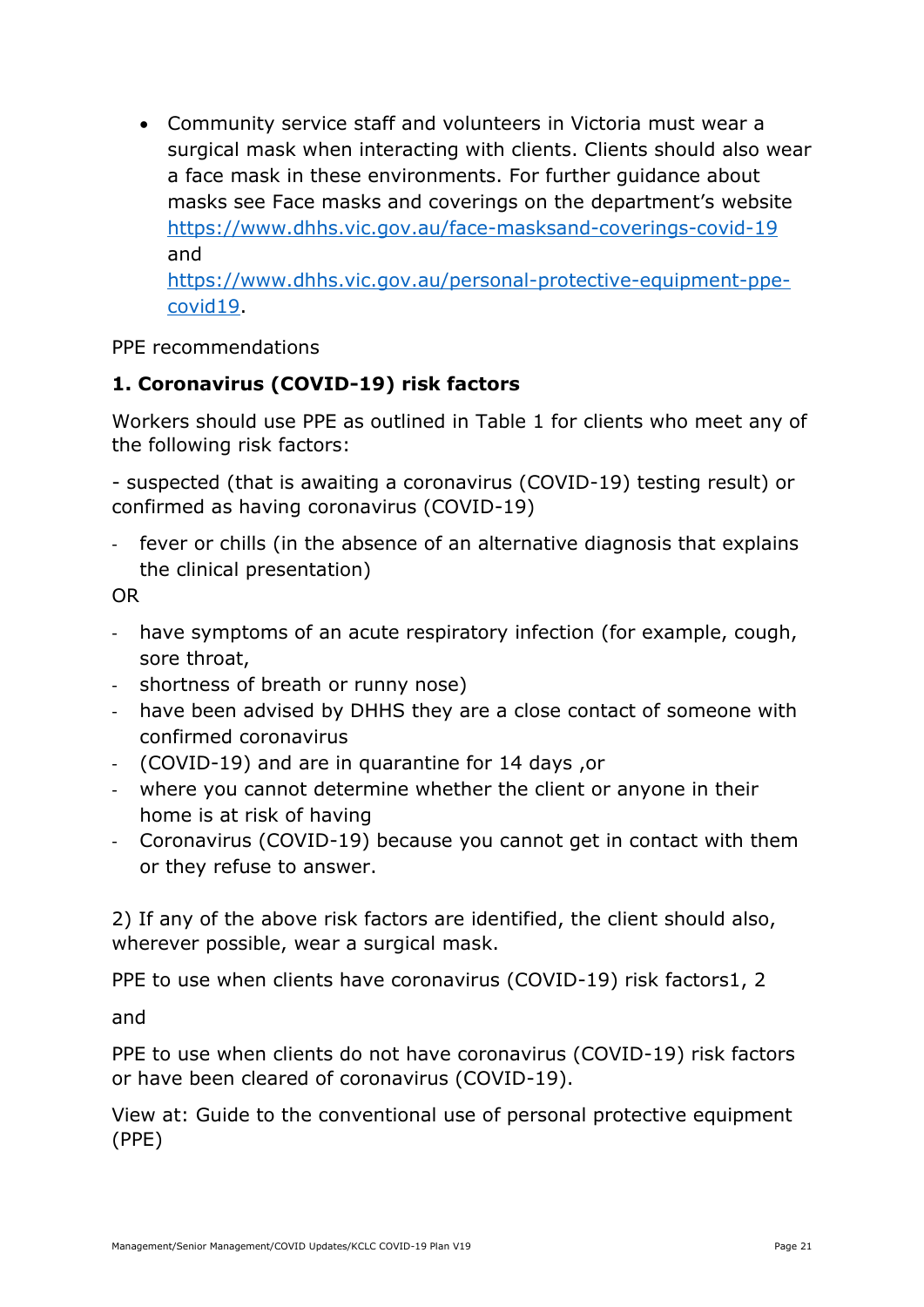[https://www.dhhs.vic.gov.au/coronavirus-covid-19-guide-conventional](https://www.dhhs.vic.gov.au/coronavirus-covid-19-guide-conventional-use-personal-protectiveequipment-ppe)[use-personal-protectiveequipment-ppe](https://www.dhhs.vic.gov.au/coronavirus-covid-19-guide-conventional-use-personal-protectiveequipment-ppe)

## **2. Sequence for putting on and removing PPE**

Information on how to safely don (put on) and doff (remove) PPE is available on the PPE page on the department's website

[https://www.dhhs.vic.gov.au/personal-protective-equipment-ppe-covid-](https://www.dhhs.vic.gov.au/personal-protective-equipment-ppe-covid-19)[19](https://www.dhhs.vic.gov.au/personal-protective-equipment-ppe-covid-19)

## **3. Reusable eye protection**

Eye goggles and safety eye glasses are reusable but need to be cleaned between uses.

Discard the eye protection if it becomes damaged or heavily soiled.

Each worker should disinfect and clean their own eye goggles/glasses and store them in a clean safe place between each use.

After taking off reusable eyewear:

- perform hand hygiene
- place the eye protection on a clean surface
- use a disinfectant wipe (or a 2-in-1 detergent/disinfectant wipe if you have them) to clean and disinfect:
	- first wipe the inside of the eyewear, then wipe down the outside
	- repeat wiping down the outside of the eyewear with a second wipe
	- fully air dry on a clean surface
	- after disinfection if there are streaks on the eye protection making it difficult to see out of, the eye protection can be washed with soap and water or wiped with a clean cloth dampened with water to remove streaking allow to air dry.

## **4. Use of P2/N95 respirator/mask**

All staff and volunteers required to use a P2/N95 respirator/mask must be trained in their use and how to perform a fit check.

## **5. Fit checking**

Fit checking is the process of ensuring a P2/N95 respirator achieves a good seal once it has been applied and should occur each time a respirator is donned, even if fit testing has previously been undertaken.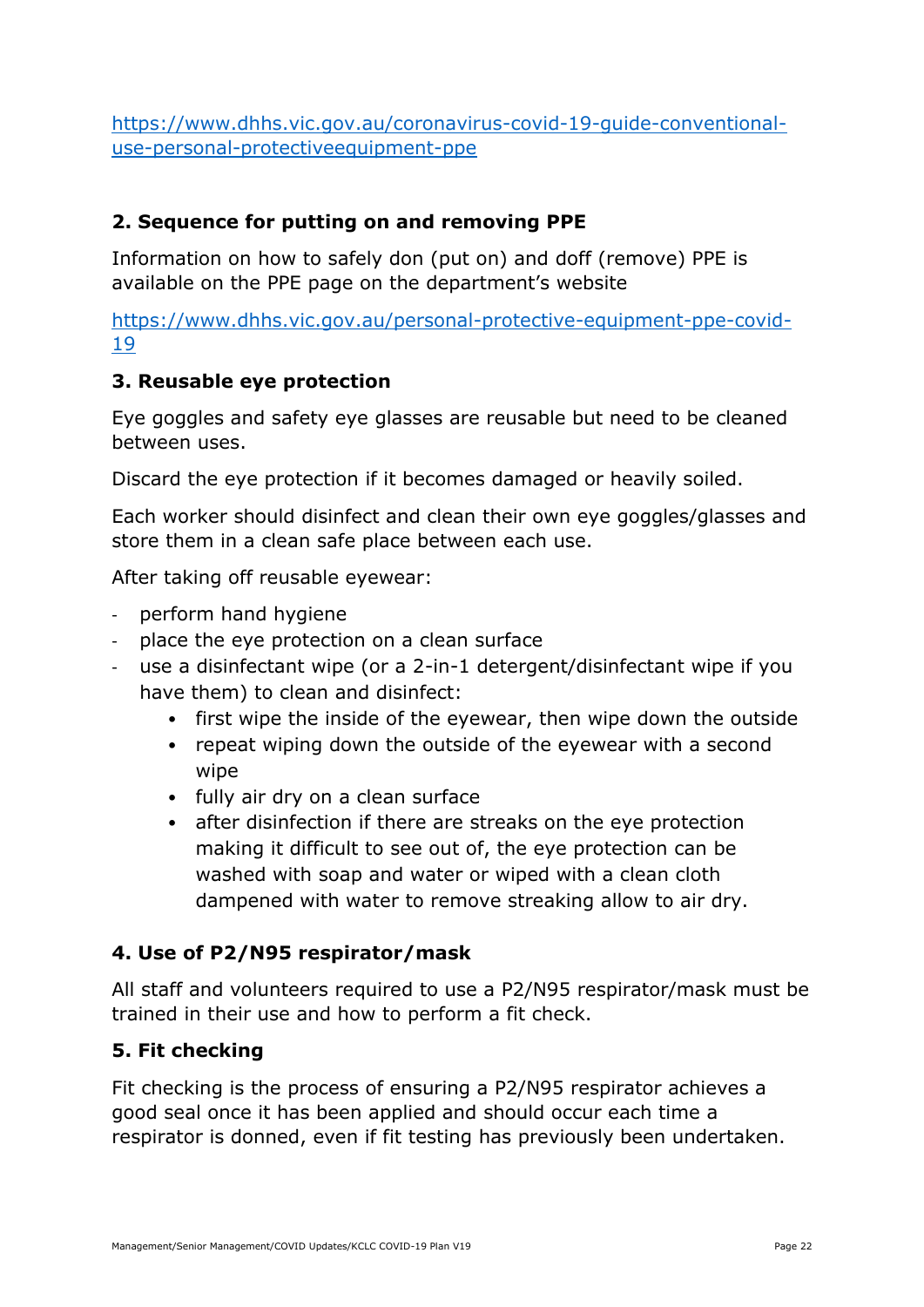Workers must perform fit checks every time they put on a P2/N95 respirator to ensure a facial seal is achieved.

Workers who have facial hair (including 1–2 day stubble) must be aware that an adequate seal cannot be achieved between the P2/N95 respirator and the wearer's face. The wearer must either shave or seek an alternative protection.

No direct activity should be undertaken until a satisfactory fit has been achieved. Fit checks ensure the respirator is sealed over the bridge of the nose and mouth and that there are no gaps between the respirator and face. Workers must be informed about how to perform a fit check.

The procedure for fit checking includes:

- Placement of the respirator on the face so the top rests on your nose and the bottom is secured under your chin.
- Placement of the top strap or ties over the head and position it high on the back of the head.
- Pull the bottom strap over your head and position it around your neck and below your ears.
- Place fingertips from both hands at the top of the nosepiece. Using two hands, mould the nose area to the shape of your nose by pushing inward while moving your fingertips down both sides of the nosepiece.
- checking the negative pressure seal of the respirator by covering the filter with both hands or
- A non-permeable substance (for example, plastic bag) and inhaling sharply. If the respirator is not drawn in towards the face, or air leaks around the face seal, readjust the respirator and repeat process, or check for defects in the respirator.
- Always refer to the manufacturer's instructions for fit checking of individual brands and types of P2/N95 respirator.

# **6. When to discard P2/N95 respirators**

P2/N95 respirators should be:

- Discarded and replaced if contaminated with blood or bodily fluids
- Replaced if it becomes hard to breathe through or if the mask no longer conforms to the face or loses its shape
- Removed outside of patient care areas (for example, between wards, break room, reception area) and are to be removed before proceeding to care for patients that are not isolated for COVID-19.